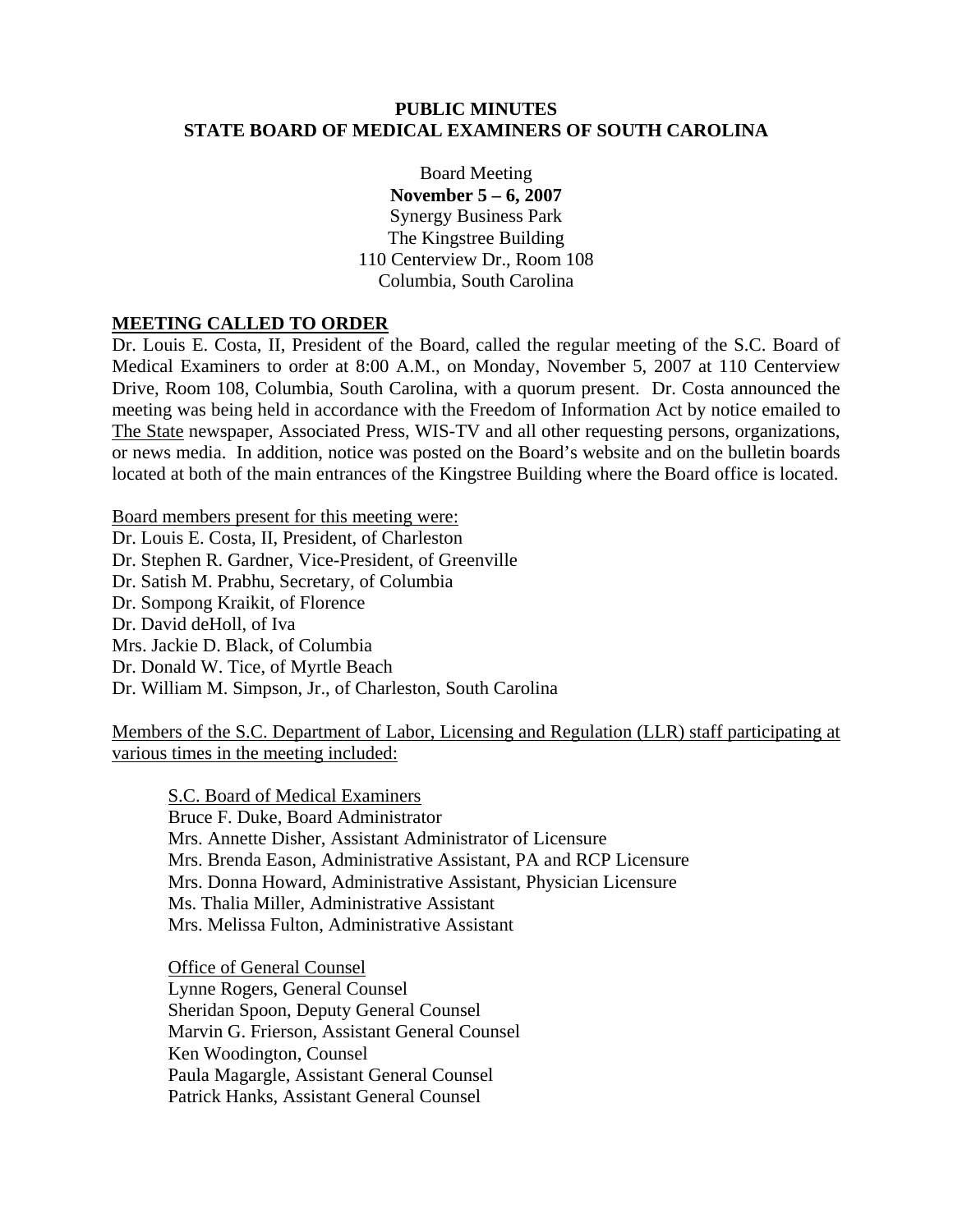Professional and Occupational Licensing (POL) Division Shirley Robinson, Hearing Counsel

\_\_\_\_\_\_\_\_\_\_\_\_\_\_\_\_\_\_\_\_\_\_\_\_\_\_\_\_\_\_\_\_\_\_\_\_\_\_\_\_\_\_\_\_\_\_\_\_\_\_\_\_\_\_\_\_\_\_\_\_\_\_\_\_\_\_\_\_\_\_\_\_\_

Office of Health and Medically Related Professions Mrs. Ruby Brice, Assistant Deputy Director

Office of Investigations and Enforcement Rion Alvey, Assistant Deputy Director Mrs. Karen Newton, Administrative Coordinator Mrs. Josie DeGennaro, Investigator Mr. Mark Kelly, Investigator Mrs. Cheryl McNair, Investigator Larry Atkins, Deputy Chief Kathy Prince, Deputy Chief

### **REVIEW/APPROVAL OF AGENDA**

An agenda for this meeting was reviewed and approved.

### **REVIEW/APPROVAL OF MINUTES FROM AUGUST BOARD MEETING:**

**It was noted to reflect in the minutes that Ms. Black was not present for day three of the meeting. It was also suggested that in future minutes the recorder should include any attachments in the Executive Session minutes.**

**A motion was made to approve the Minutes with the above said changes. Dr. Hubbard seconded the motion and it was unanimously passed.** 

The Board reviewed the Consent Agenda and made the following decisions:

**A motion was made to approve the Consent Agenda. Dr. Hubbard seconded the motion and it was unanimously passed. The Committee recommendations from the Physician Assistants Advisory Committee, Respiratory Care Committee and the Anesthesiologist Advisory Committee that were approved are as follows :**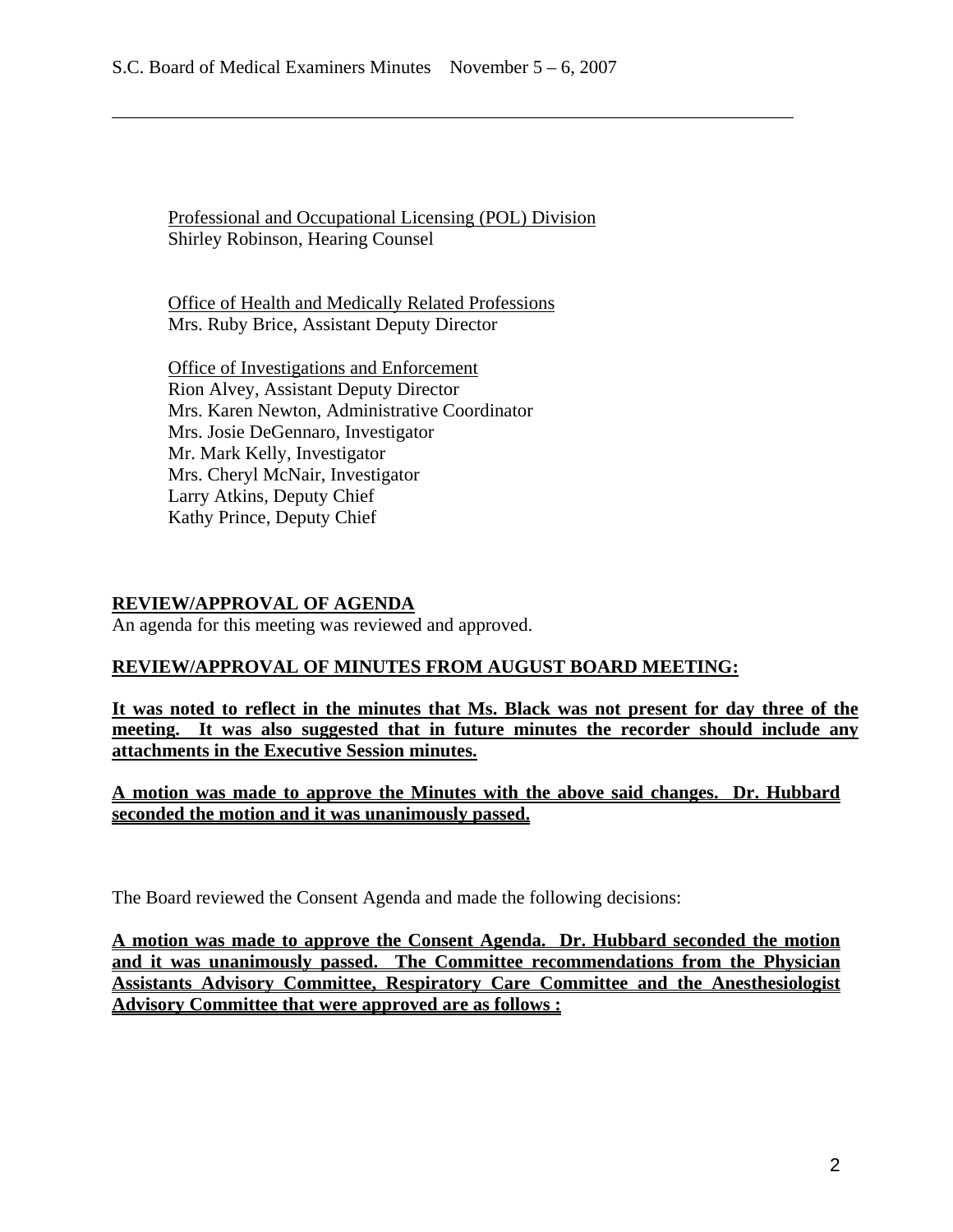# **The South Carolina Board of Medical Examiners**

### **CONSENT AGENDA**

\_\_\_\_\_\_\_\_\_\_\_\_\_\_\_\_\_\_\_\_\_\_\_\_\_\_\_\_\_\_\_\_\_\_\_\_\_\_\_\_\_\_\_\_\_\_\_\_\_\_\_\_\_\_\_\_\_\_\_\_\_\_\_\_\_\_\_\_\_\_\_\_\_

Submitted by: Harold Harvey, P.A., Chairperson **SC Physician Assistants Advisory Committee** 

Paul Treffeisen, R.C.P., Chairperson **SC Respiratory Care Practitioners Advisory Committee** 

> Terry Dodge, MD Chairperson **SC Anesthesiologist Assistants Committee**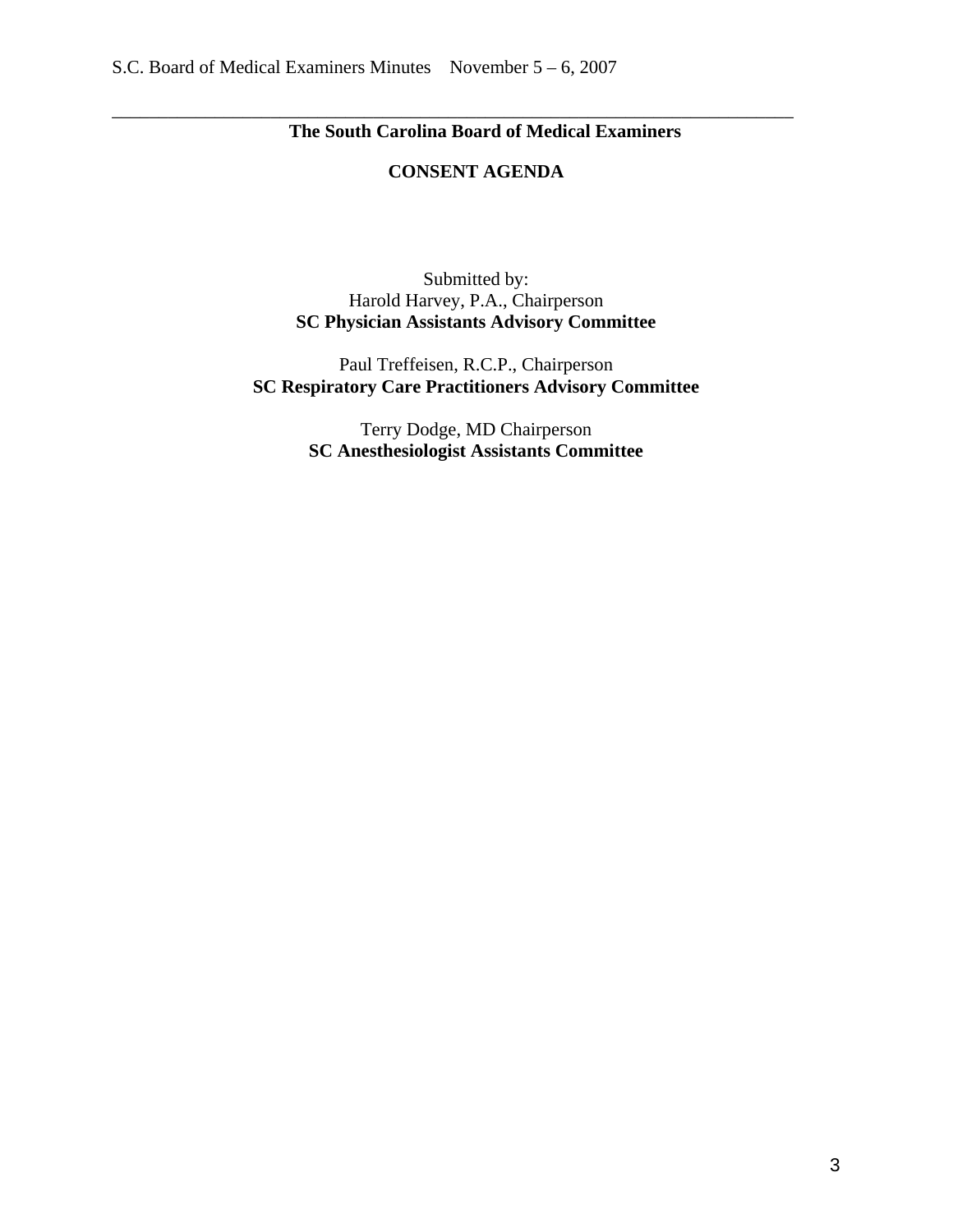### **LLR-BOARD OF MEDICAL EXAMINERS BOARD MEETING, NOVEMBER 5 & 6, 2007**

\_\_\_\_\_\_\_\_\_\_\_\_\_\_\_\_\_\_\_\_\_\_\_\_\_\_\_\_\_\_\_\_\_\_\_\_\_\_\_\_\_\_\_\_\_\_\_\_\_\_\_\_\_\_\_\_\_\_\_\_\_\_\_\_\_\_\_\_\_\_\_\_\_

| <b>DISCUSSION TOPIC:</b> | <b>Recommendations from the PA Committee Meeting</b> |
|--------------------------|------------------------------------------------------|
|                          | <b>October 12, 2007</b>                              |
| <b>FROM:</b>             | Harold Harvey, P.A., Chairperson                     |
|                          | <b>S.C. Physician Assistant Committee</b>            |

The Committee members present were as follows: Mr. Harold Harvey, of Hampton, Chairman; Dr. Jack Scheuer, Camden; Mr. Reamer Bushardt; Charleston; Ms. Lisa Sand, Columbia and Dr. Donald Tice, (via telephone) Garden City. Absent from the meeting were Dr. William Hueston; Mt. Pleasant; and Graham Adams, Chapin.

### AGENDA TOPIC: Mary K. Reynolds, P.A.

As a follow-up from the July meeting, Ms. Mary K. Reynolds' additional information was reviewed by the Committee. After a brief discussion Dr. Tice made a motion to reinstate Ms. Reynolds to full privileges provided she meets current licensure requirements. Mr. Bushardt seconded the motion, which passed.

### *AGENDA TOPIC: CONFIRMATION OF OJT, REQUEST FOR OJT AND ADDITIONAL TASKS*

Amy McMinn York, P.A. **and her supervising physician, Dr. Jon Bittrick (CD) in Greenville, SC submitted a request for Confirmation for OJT of Stress Testing. Ms. York submitted documentation of five (5), observe five (5) and perform five (5) procedures under the supervision of Dr. Bittrick.** 

**The Committee reviewed the request and Dr. Scheuer made a motion to approve the request with verification that 2 of the 5 assists were pharmacological assisted stress testing. Ms. Sand seconded the motion. The motion passed.**

Thomas C. Gauldin, P.A. **and his supervising physician, Dr. Robert Phillips in Florence, SC submitted a request for Confirmation of Completion for OJT of Placement, Management and Removal of Intra-Aortic Balloon Pump (IABP).** 

**After discussion, Ms. Sand moved to** deny **the request pending additional information and clarification for the request of Confirmation of Completion for OJT of Placement, Management and Removal of Intra-Aortic Balloon Pump (IABP). This request shall include the Emergency Plan and Protocol for procedure. Dr. Scheuer seconded the motion. The motion passed.** 

Jill Michelle Neumann, P.A. **and her supervising physician, Dr. Young Song (DR) in Mt. Pleasant, SC submitted a request for OJT for PICC Line Placement.** 

**After discussion, Ms. Lisa Sand moved to** approve **Ms. Neumann for OJT of PICC Line Placement. Ms. Neumann must observe ten procedures, assist in ten procedures, and**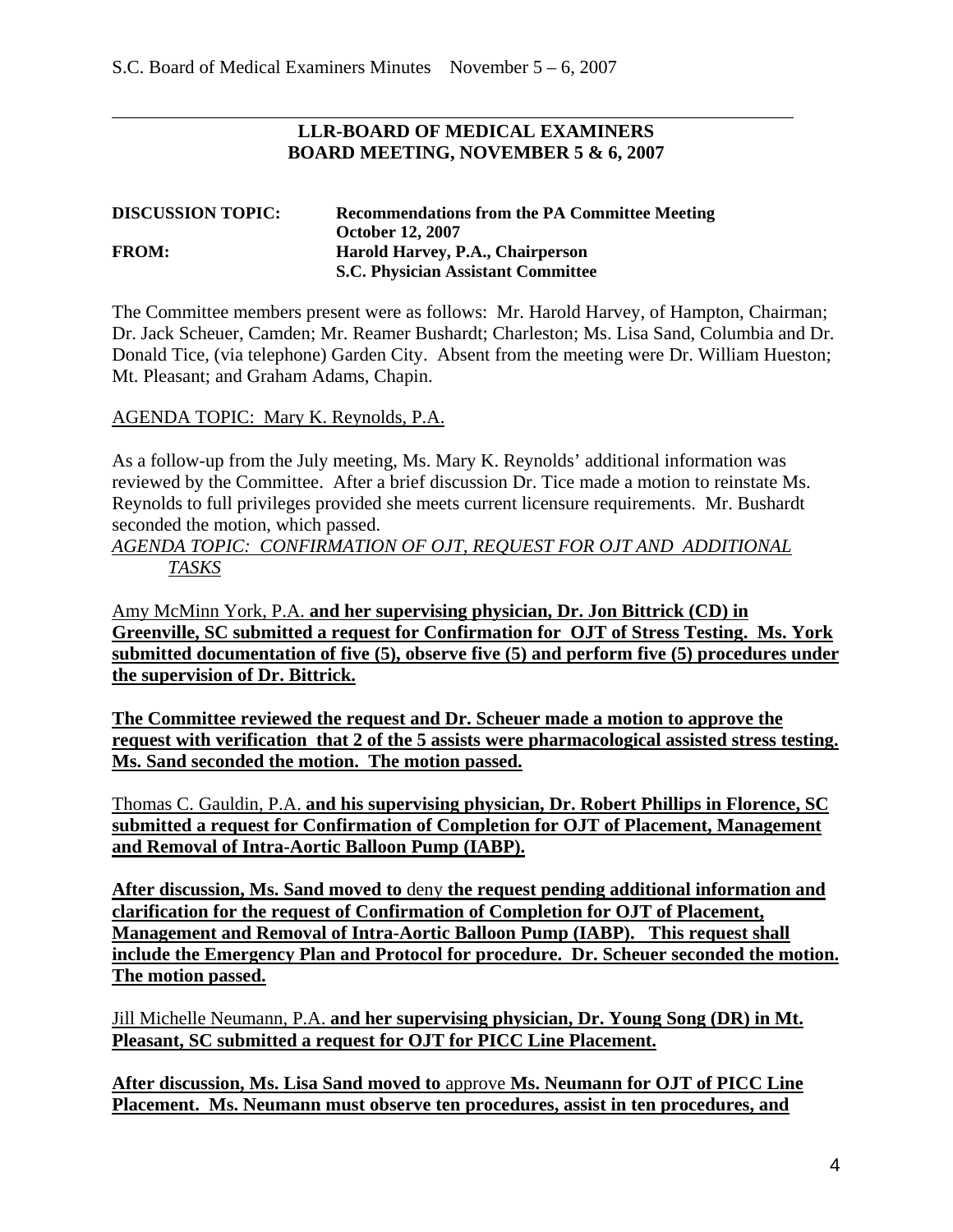\_\_\_\_\_\_\_\_\_\_\_\_\_\_\_\_\_\_\_\_\_\_\_\_\_\_\_\_\_\_\_\_\_\_\_\_\_\_\_\_\_\_\_\_\_\_\_\_\_\_\_\_\_\_\_\_\_\_\_\_\_\_\_\_\_\_\_\_\_\_\_\_\_ **perform ten procedures under direct supervision. Dr. Scheuer seconded the motion. The motion passed.** 

**It was suggested that PICC Line be added to OJT list.**

Lynne B. Williams, P.A. **and her supervising physician, Dr. Lynn Goetze (FP) in Hilton Head Island, SC provided a status update on approval for Off-Site practice as request by the Board.** 

**After review and discussion, Dr. Scheuer made a motion to** accept **the letter as information and forward to the Board for review. Ms. Sand seconded the motion. The motion passed.**

Holly Blumenfeld Carter, P.A. **and her supervising physician, Dr. Marguerite Germain (D) in Mt. Pleasant, SC submitted a request for OJT Eyelid Biopsy.**

**After discussion, Dr. Tice moved to** deny **the request pending additional information and clarification for the request of OJT for Eyelid Biopsy. This request shall include the a specific procedure outline, supervision, Emergency Plan and Protocol for procedure. Mr. Bushartdt seconded the motion. The motion passed.** 

Christopher David Hewitt, P.A. **and his supervising physician, Dr. Gregor Cleveland (DR) in Florence, SC submitted a request for OJT of Placement of Tunneled Venous Catheter.** 

**After discussion, Dr. Scheuer moved to** approve **the request for OJT of Placement of Tunneled Venous Catheter. Mr. Hewitt must observe five procedures, assist in five procedures, and perform ten procedures under direct supervision. Mr. Bushardt seconded the motion. The motion passed.** 

**It was suggested that this procedure be added to the OJT list requiring 5/5/10 and prior central line placement experience.**

Kimberly Michele Grant, P.A. **and her supervising physician, Dr. Andrea Jackson (OGB) in Florence, SC submitted a request for Inclusion of Colposcopic Examinations in her Scope of Practice.** 

**After discussion, Dr. Tice moved to** deny **the request for Inclusion of Colposcopic Examinations in her Scope of Practice. Ms. Grant does not meet the six month supervisory requirement. Mr. Bushardt seconded the motion. The motion passed.**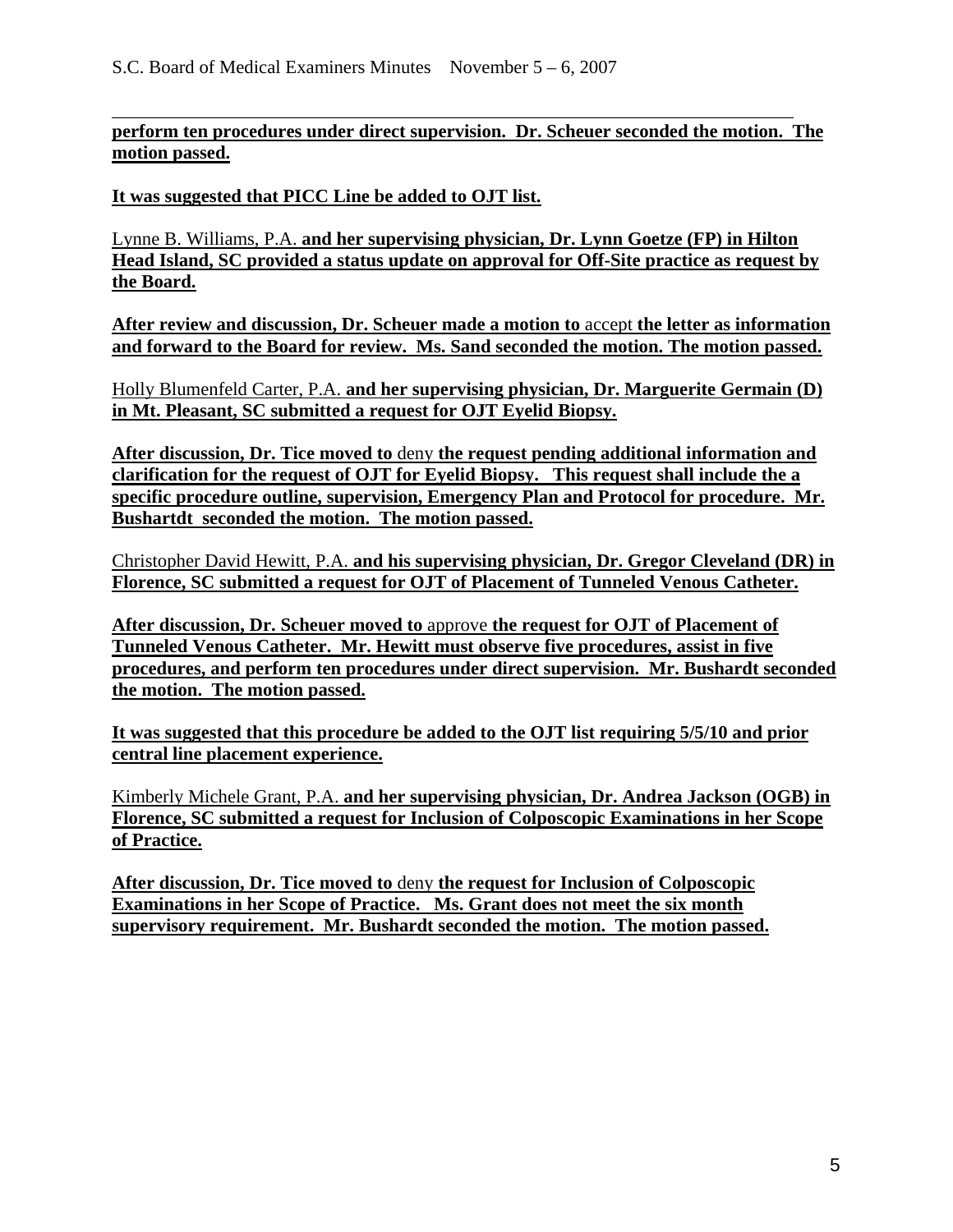*AGENDA TOPIC: REVIEW OF SCOPE OF PRACTICE GUIDELINES* The Committee reviewed the Scope of Practice Guidelines for the following PAs:

\_\_\_\_\_\_\_\_\_\_\_\_\_\_\_\_\_\_\_\_\_\_\_\_\_\_\_\_\_\_\_\_\_\_\_\_\_\_\_\_\_\_\_\_\_\_\_\_\_\_\_\_\_\_\_\_\_\_\_\_\_\_\_\_\_\_\_\_\_\_\_\_\_

- 1. Skerdilaid Licaj, PA
- 2. Jill Aboulian, PA
- 3. Kelly England, PA
- 4. April Ross, PA
- 5. Kimberly Grant, PA
- 6. \*Sheneque White, PA
- 7. Jessica Ambrose, PA
- 8. Diana Alford, PA
- 9. Janelle Hinson, PA
- 10. Nick Evangelista, PA
- 11. Kristine Meyers, PA
- 12. Jessica Ambrose, PA
- 13. \*Merriman Dowdle, PA
- 14. Katrina Thompson, PA
- 15. Jennifer Farres, PA
- 16. Robert McKenns, PA
- 17. Ashley Smith, PA
- 18. Kelly Todd, PA
- 19. Madelyn Serina, PA
- 20. Shannon Childers, PA
- 21. Heidi Bruggeman, PA
- 22. Rosa Bentz, PA
- 23. Travis Wilson, PA
- 24. Mark Jamieson, PA
- 25. Kristina Krotov, PA
- 26. Shuli Leiken, PA
- 27. Robert Vaughn, PA
- 28. Anna McKie, PA
- 29. \*Kristyn Halasy, PA

After careful review and discussion, Dr. Tice made a motion to approve the twenty-nine (29) Scope of Practice Guidelines as recorded above. Ms. Sand seconded the motion. The motion passed.

The following Scope of Practice Guidelines were approved pending additional information and/or clarification:

- 1) Reamer Bushardt, PA discussed Sheneque White's, PA Scope of Practice. Ms. White is currently practicing in a Family Practice setting. Dr. Hueston made a motion to **deny** Ms. White's scope pending clarification and additional information to include reapplying under current physician with a matching scope. Ms. Sand seconded the motion. The motion passed.
- 2) Dr. William Hueston discussed Merriman Dowdle's, PA Scope of Practice. Dr. Scheuer made a motion to **approve** now that he has submitted clarification on scope**.** Mr. Bushardt seconded the motion. The motion passed.
- 3) Lisa Sand, PA discussed Kristyn Halasy's, PA Scope of Practice. Dr. Scheuer made a motion to **approve** Ms. Halasy's scope pending the removal of Intraortic Balloon Pump and Central Pressure Monitor Lines which require OJT. Ms. Sand seconded the motion. The motion passed.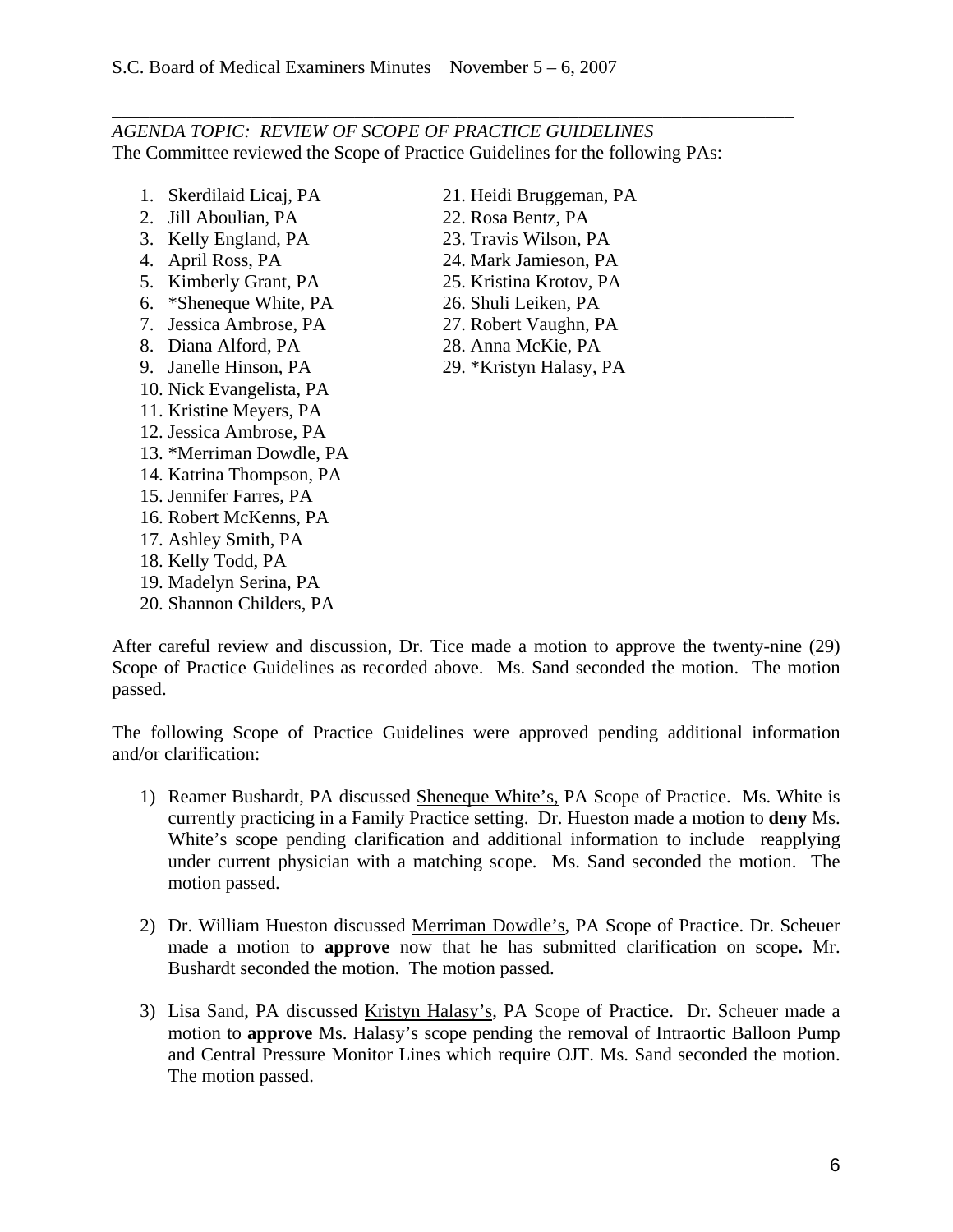## The following Scope of Practice Guidelines were denied:

1) Ms. Sand discussed **Diana Axiotis'** Scope of Practice. After discussion, Dr. Scheur made a motion to deny Ms. Axiotis'scope of practice. Ms. Sand seconded the motion. Ms. Sand advised that Ms. Axiotis does not meet the six month supervisory requirement. Additionally, her request requires OJT.

\_\_\_\_\_\_\_\_\_\_\_\_\_\_\_\_\_\_\_\_\_\_\_\_\_\_\_\_\_\_\_\_\_\_\_\_\_\_\_\_\_\_\_\_\_\_\_\_\_\_\_\_\_\_\_\_\_\_\_\_\_\_\_\_\_\_\_\_\_\_\_\_\_

2) Ms. Sand discussed **Gregory Furness'** Scope of Practice. After discussion, Dr. Scheur made a motion to deny Mr. Furness'scope of practice. Ms. Sand seconded the motion. Ms. Sand advised that Mr. Furness does not meet the six month supervisory requirement. Additionally, his request requires OJT.

### *AGENDA TOPIC: APPLICANTS INTERVIEWED FOR PERMANENT LICENSE*

Attached is the list of PA who were issued Temporary licenses, and interviewed for permanent license. These PA's now have permanent licenses:

| <b>Name</b>      | <b>Supervising Physician</b> |                         | <b>Interviewing Bd. Member</b> |
|------------------|------------------------------|-------------------------|--------------------------------|
| 1.               | Jill Neuman, PA              | Dr. Paul Baron          | Dr. William Simpson            |
| 2.               | Melissa Loeffler, PA         | Dr. Marguerite Germain  | Dr. William Simpson            |
| 3.               | Jill Aboulian, PA            | Dr. Anthony Rekito      | Dr. John deHoll                |
| $\overline{4}$ . | Anthony Alexander, PA        | Dr. Todd Swathwood      | Dr. John deHoll                |
| 5.               | Rosamond Bentz, PA           | Dr. Steven Lenes        | Dr. William Simpson            |
| 6.               | Beth Edwards, PA             | Dr. Brian Weaver        | Dr. Stephen Gardner            |
| 7.               | Kelly England, PA            | Dr. Bruce Frankel       | Dr. William Simpson            |
| 8.               | Nick Evagelista, PA          | Dr. Charles Hope        | Dr. William Simpson            |
| 9.               | Kristy Halasy, PA            | Dr. David Peterseim     | Dr. William Simpson            |
| 10.              | Mark Jamieson, PA            | Dr. Robert Sparano      | Dr. William Simpson            |
| 11.              | Kristina Krotov, PA          | Dr. Alfredo Brand       | Dr. William Simpson            |
| 12.              | Kristine Meyers, PA          | Dr. Gregory Campbell    | Dr. Stephen Gardner            |
| 13.              | Henry Ramirez, PA            | Dr. Cathryn McAlpine    | Dr. John deHoll                |
| 14.              | April Ross, PA               | Dr. Cathryn McAlpine    | Dr. John deHoll                |
| 15.              | Gregory Furness, PA          | Dr. Gregory Jones       | Dr. Sompong Kraikit            |
| 16.              | Gwen Strickland, PA          | Dr. Alvin Abinsay       | Dr. Sompong Kraikit            |
| 17.              | Anna McKie, PA               | Dr. Michelle Welch      | Dr. Jim Chow                   |
| 18.              | Henry Spradlin, PA           | Dr. Geoffrey Renk       | Dr. William Simpson            |
| 19.              | Ashley Smith, PA             | Dr. Arthur Wilkoszewski | Dr. Donald Tice                |
| 20.              | Marisa Fialka, PA            | Dr. Joseph Marino       | Dr. William Simpson            |
| 21.              | Kelly Todd, PA               | Dr. Edward Jones        | Dr. William Simpson            |
| 22.              | Rose Grady, PA               | Dr. Sunil Patel         | Dr. William Simpson            |
| 23.              | Kimberly Grant, PA           | Dr. Andrea Jackson      | Dr. Sompong Kraikit            |
| 24.              | Catherine Staplefoote, PA    | Dr. William Alleyne     | Dr. James Hubbard              |
| 25.              | Patricia Lowe, PA            | Dr. Kevin Carson        | Dr. John deHoll                |
| 26.              | Madelyn Serina, PA           | Dr. Albert Humphrey     | Dr. Satish Prahbu              |
| 27.              | Diana Alford, PA             | Dr. Henry Millwood      | Dr. John deHoll                |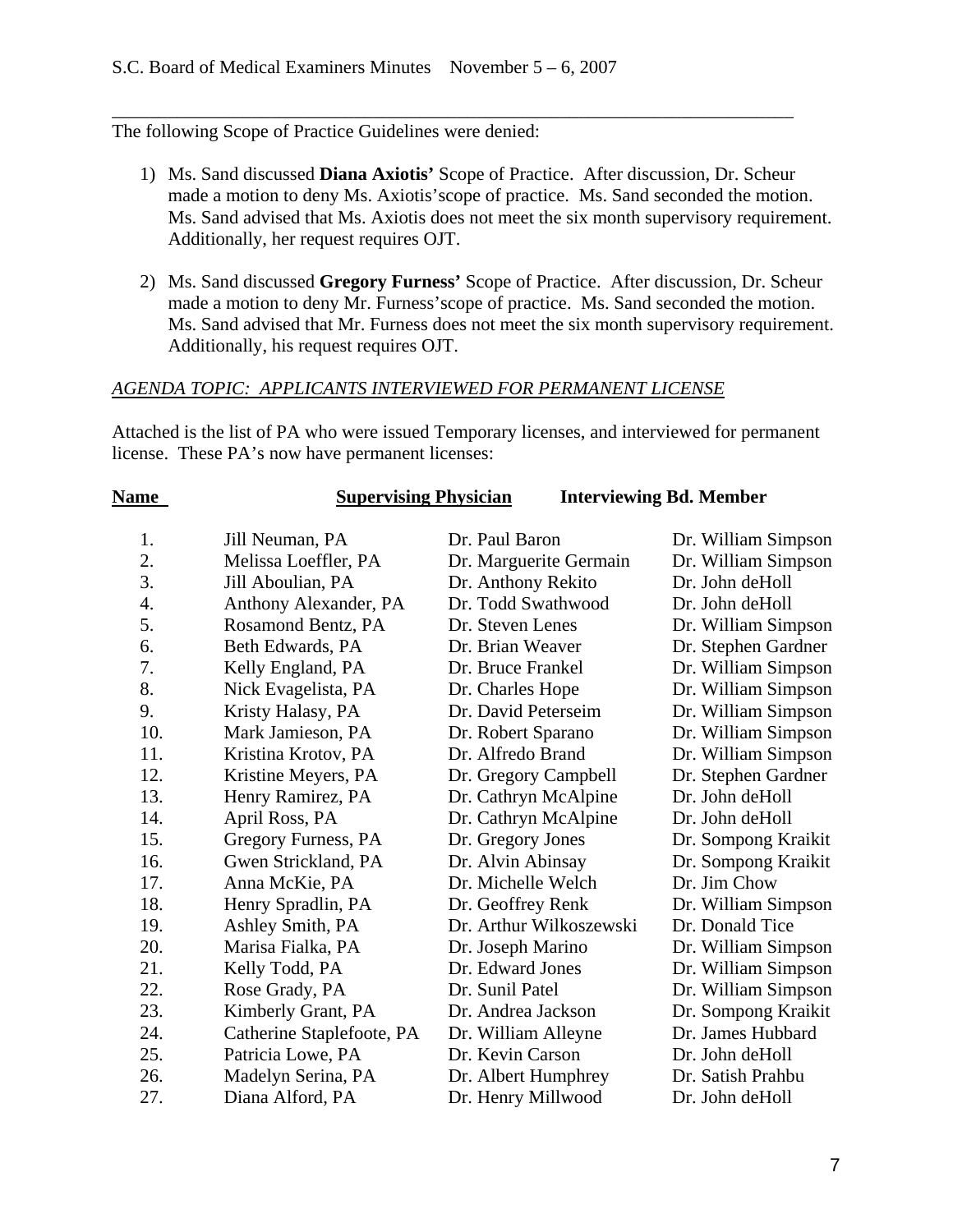| 28. | Jennifer Farres, PA | Dr. Mark Smith   | Dr. James Hubbard |
|-----|---------------------|------------------|-------------------|
| 29. | Jessica Ambrose, PA | Dr. Stephen Barr | Dr. James Hubbard |

### REQUEST FOR THE INITATION OF ISOTRETINOIN

Melissa Ellen Loeffler, P.A. **and her supervising physician, Dr. Jon Jacobs (GS) in N. Charleston, SC submitted a request for Initiation of Isotretinoin.** 

**After discussion, Dr. Scheuer moved to** approve **the request for Initiation of Isotretinoin. Ms. Sand seconded the motion. The motion passed.** 

**The Committee suggested that the wording in the attached letter be changed on the second page to read "requested" instead of "strongly recommended" before submitting to the Board.**

Charles Keith Fox, P.A. **and his supervising physician, Dr. Fred McElveen (D) in West Columbia, SC submitted a request for Initiation of Isotretinoin.** 

**After discussion, Ms. Sand moved to** approve **the request for Initiation of Isotretinoin. Mr. Bushardt seconded the motion. The motion passed.** 

Vicki S. Roberts, P.A. **and her supervising physician, Dr. Fred McElveen (D) in West Columbia, SC submitted a request for Initiation of Isotretinoin.** 

**After discussion, Dr. Scheuer moved to** approve **the request for Initiation of Isotretinoin. Ms. Sand seconded the motion. The motion passed.** 

Rose Ann-Marie Rader, P.A. **and her supervising physician, Dr. Sarah Brown (FP) in St. Stephens, SC submitted a request for Initiation of Accutane.** 

**After discussion, Dr. Tice moved to** deny **the request for Initiation of Accutane. Because the practice is a Family Practice, Ms. Rader needs to submit the number of patients being treated with Accutane in the practice and a copy of the I-Pledge approval before the Committee can consider granting this request. Mr. Bushardt seconded the motion. The motion passed.**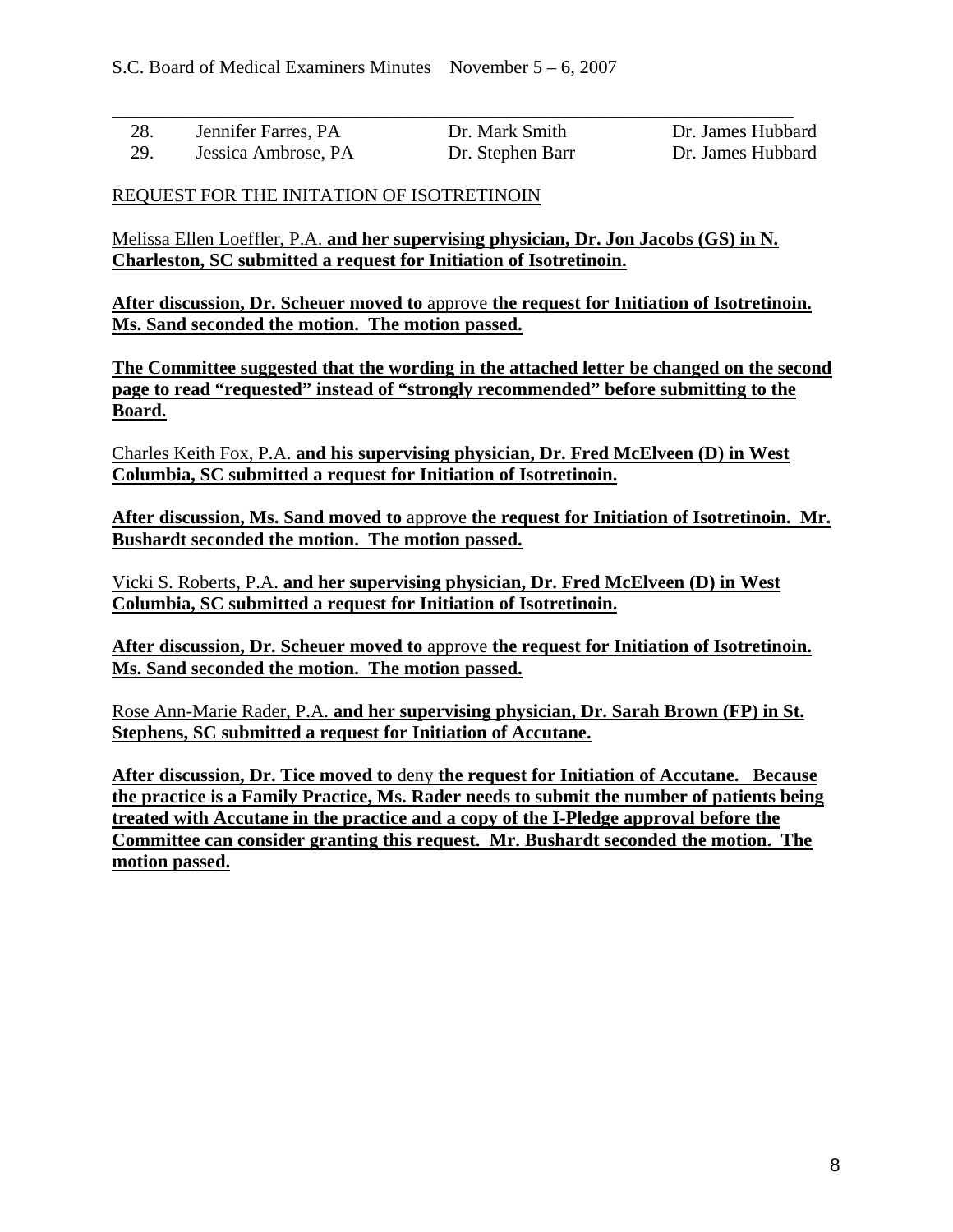### *AGENDA TOPIC: DISCUSSION OF VACANT COMMITTEE SEAT*

The Committee reviewed the letter of interest submitted by Ms. Cindy Bostic. After review and consideration Mr. Bushardt moved to recommend Ms. Bostic for the PA Committee Consumer member vacancy. Ms. Sand seconded the motion. The motion passed.

\_\_\_\_\_\_\_\_\_\_\_\_\_\_\_\_\_\_\_\_\_\_\_\_\_\_\_\_\_\_\_\_\_\_\_\_\_\_\_\_\_\_\_\_\_\_\_\_\_\_\_\_\_\_\_\_\_\_\_\_\_\_\_\_\_\_\_\_\_\_\_\_\_

It was added that Ms. Bostic does not need to wait until January to become an official member because the seat is currently vacant.

### **AGENDA TOPIC: LETTER OF CONCERN**

The Committee reviewed a letter of concern from a physician assistant with regard to an athletic presentation that he attended.

After a brief discussion, Dr. Scheuer made a motion to forward the letter to LLR's Office of Investigations for investigation. Mr. Bushardt seconded the motion. The motion passed.

### *NEXT COMMITTEE MEETING DATE*

The next Physician Assistant Committee meeting is scheduled for Friday, January 4, 2008 at 2:00 P.M.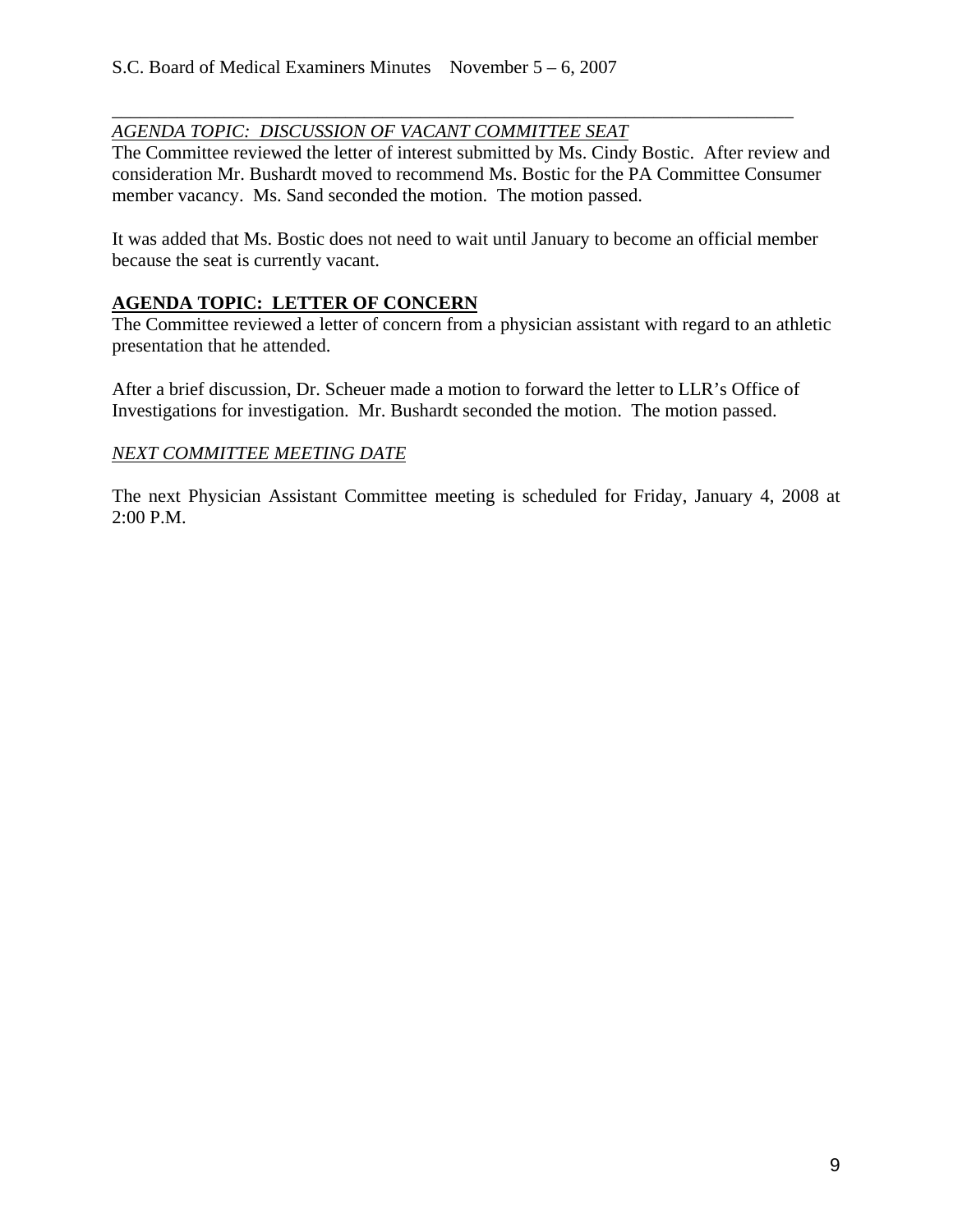| <b>DISCUSSION TOPIC:</b> | Recommendations from the Respiratory Care Committee Meeting,<br><b>September 21, 2007</b> |
|--------------------------|-------------------------------------------------------------------------------------------|
| <b>FROM:</b>             | Paul Treffeisen, RCP, Chairman<br><b>SC Respiratory Care Committee</b>                    |

\_\_\_\_\_\_\_\_\_\_\_\_\_\_\_\_\_\_\_\_\_\_\_\_\_\_\_\_\_\_\_\_\_\_\_\_\_\_\_\_\_\_\_\_\_\_\_\_\_\_\_\_\_\_\_\_\_\_\_\_\_\_\_\_\_\_\_\_\_\_\_\_\_

**Members in attendance: Mr. Paul Treffeisen, RCP, Anderson, Chairman; Dr. James Barker, Columbia; Dr. Antine Stenbit, Charleston, Vice-Chairman; Dr. James Fuller, Greenville; Ms. Patricia Blakely, RCP, Elgin; Ms. Tracy Fields, RCP, Florence; Dr. James Barker, Columbia and Mr. James Woody, RCP, Belton** 

#### **AGENDA TOPIC: APPLICANT APPEARING FOR LICENSURE**

Mr. Stephen D. Hoosier, RCP appeared before the Respiratory Care Committee to discuss his "yes" answers to questions #10, #11, an #14 on his application to practice Respiratory Care in South Carolina.

Mr. Hoosier answered "yes" to #10 – "Have you every discontinued practicing as a Respiratory Care Practitioner for nay reason for one month or more?" #11 – "Have you ever been arrested, indicted, or convicted, pled guilty, or pled nolo contendere for violation of any federal, state or local law (other than a minor traffic violation)?" and #14 – "Have you ever been discharged involuntarily from employment?"

Mr. Hoosier explained that he had inadvertently omitted information on his original application with no intent to defraud, and when he realized his error, made every effort to correct it, resulting in his termination from employment at Christiana Care. The infractions had occurred when he was very young and in college and there have been no further incidents.

After interview and discussion, Ms. Blakely made the motion to grant Mr. Hoosier's request for licensure. Dr. Stenbit seconded the motion which passed unanimously.

### **MOTION: The Respiratory Care Committee recommends issuing a license to Mr. Stephen D. Hoosier, RCP.**

### **AGENDA TOPIC: APPLICANT APPEARING FOR LICENSURE**

**Mr. Michael J. Evers, RCP** re-appeared before the Respiratory Care Committee to discuss his "yes"answers which resulted in denial of licensure in April 2007.

Mr. Evers answered "yes" to #1 – "Has you Respiratory Care practitioner certificate/license ever been revoked, suspended, reprimanded, restricted or placed on probation by any licensing board or any other entity?, #10 – "Have you every discontinued practicing as a Respiratory Care Practitioner for nay reason for one month or more?" and  $#11 - "Have$  you ever been arrested, indicted, or convicted, pled guilty, or pled nolo contendere for violation of any federal, state or local law (other than a minor traffic violation)?"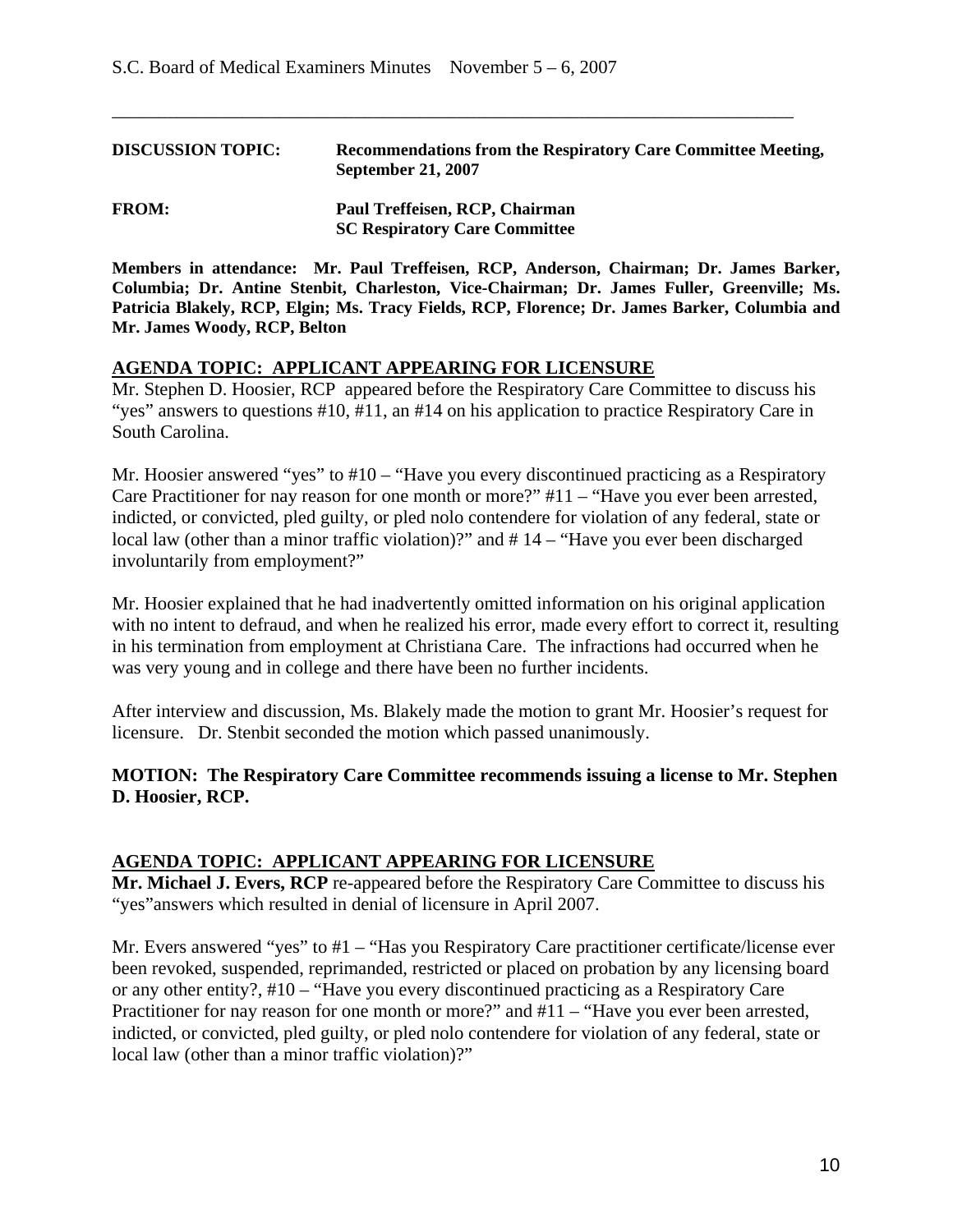Mr. Evers submitted additional information for the Committee to review concerning his previous appearance.

\_\_\_\_\_\_\_\_\_\_\_\_\_\_\_\_\_\_\_\_\_\_\_\_\_\_\_\_\_\_\_\_\_\_\_\_\_\_\_\_\_\_\_\_\_\_\_\_\_\_\_\_\_\_\_\_\_\_\_\_\_\_\_\_\_\_\_\_\_\_\_\_\_

After interview and discussion, Dr. Barker made the motion to affirm the Committee's previous decision to deny Mr. Evers a license to practice in South Carolina. Ms. Blakely seconded the motion which passed unanimously.

## **MOTION: The Respiratory Care Committee recommends affirming its decision to deny a SC license for Mr. Michael J. Evers.**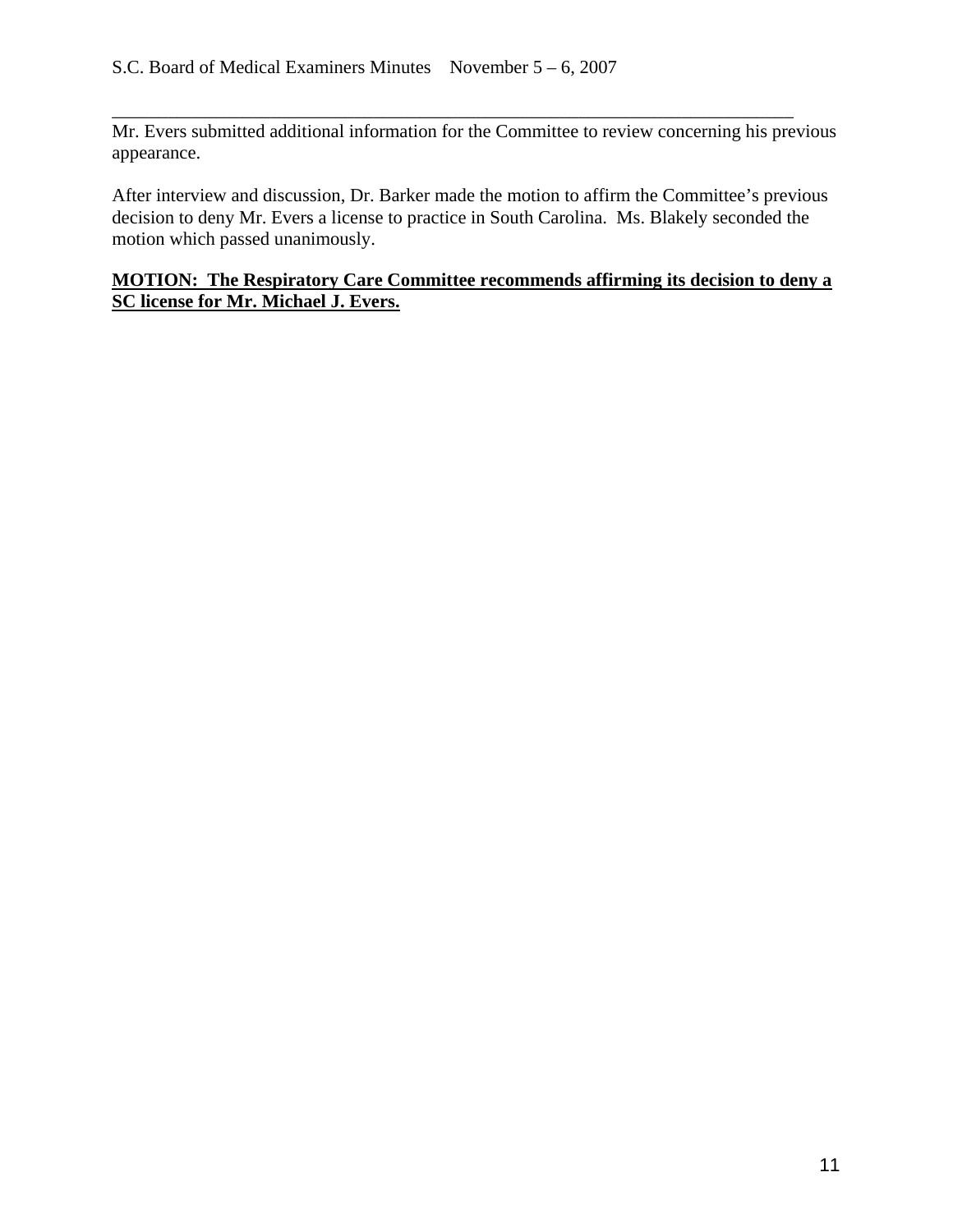# **AGENDA TOPIC: APPLICANTS FOR PERMANENT LICENSURE**

**Below is a list of 30 RCP's who are currently on temporary licenses. They have met all the requirements for permanent license and are now requesting to update from the temporary license to the permanent license. Those with an asterisk (\*) have answered "yes" on their application and will be discussed at the RCP Committee Meeting.** 

\_\_\_\_\_\_\_\_\_\_\_\_\_\_\_\_\_\_\_\_\_\_\_\_\_\_\_\_\_\_\_\_\_\_\_\_\_\_\_\_\_\_\_\_\_\_\_\_\_\_\_\_\_\_\_\_\_\_\_\_\_\_\_\_\_\_\_\_\_\_\_\_\_

|                  |                   |                              | <b>RCP Active Temporary License Listing</b> |                                         |                                  |
|------------------|-------------------|------------------------------|---------------------------------------------|-----------------------------------------|----------------------------------|
| <b>Last Name</b> | <b>First Name</b> | <b>Middle</b><br><b>Name</b> | <b>Credential</b><br><b>Type</b>            | <b>Credential</b><br><b>Number Only</b> | <b>Expiration</b><br><b>Date</b> |
| *Barbarino       | Wendy             | Ann                          | RCP-TL                                      | 4424                                    | 11/30/2007                       |
| <b>Bradley</b>   | Lanicka           | LaGale                       | RCP-TL                                      | 4231                                    | 11/30/2007                       |
| <b>Butler</b>    | Grace             | Corbett                      | RCP-TL                                      | 4427                                    | 11/30/2007                       |
| Candler          | Teresa            | Jill                         | RCP-TL                                      | 4411                                    | 11/30/2007                       |
| *Coleman         | Christine         |                              | RCP-TL                                      | 4384                                    | 11/30/2007                       |
| Cooley           | Tara              | D.                           | RCP - TL                                    | 4236                                    | 11/30/2007                       |
| Cooper           | Anthony           |                              | RCP-TL                                      | 4364                                    | 11/30/2007                       |
| Crawford         | Florence          | Isabell                      | RCP-TL                                      | 4365                                    | 11/30/2007                       |
| Cullens          | Kevin             | Michael                      | RCP - TL                                    | 4256                                    | 11/30/2007                       |
| *Davis           | Tammie            | Leigh                        | RCP-TL                                      | 4428                                    | 11/30/2007                       |
| Dawud            | Majdi             | Lutfi                        | RCP-TL                                      | 4431                                    | 11/30/2007                       |
| Donahue          | Daniel            | J.                           | RCP-TL                                      | 4403                                    | 11/30/2007                       |
| Gonyea           | Rodney            | N                            | RCP-TL                                      | 4412                                    | 11/30/2007                       |
| Hubbard          | Dustin            | Gray                         | RCP-TL                                      | 4407                                    | 11/30/2007                       |
| Knox             | Garrett           | Nelson                       | RCP-TL                                      | 4451                                    | 11/30/2007                       |
| Logan            | Courtenay         | W.                           | RCP - TL                                    | 4238                                    | 11/30/2007                       |
| Macalincag       | Herminigildo      | C.                           | RCP-TL                                      | 4409                                    | 11/30/2007                       |
| <b>Meadows</b>   | Timothy           | E.                           | RCP-TL                                      | 4241                                    | 11/30/2007                       |
| Njogu            | Mercy             | Wamugo                       | RCP-TL                                      | 4402                                    | 11/30/2007                       |
| *Otto            | Theresa           | Jean                         | RCP-TL                                      | 4447                                    | 11/30/2007                       |
| *Philppeaux      | Michael           | $\overline{\mathrm{R}}$      | RCP - TL                                    | 4368                                    | 11/30/2007                       |
| Rodgers          | William           | Francis                      | RCP-TL                                      | 4437                                    | 11/30/2007                       |
| *Sanderson       | Derek             | Alan                         | RCP-TL                                      | 4404                                    | 11/30/2007                       |
| Scott            | Norah             | May                          | RCP-TL                                      | 4369                                    | 11/30/2007                       |
| Self             | William           | Davis                        | RCP - TL                                    | 4423                                    | 11/30/2007                       |
| Smith            | Courtney          | Leigh                        | RCP - TL                                    | 4445                                    | 11/30/2007                       |
| <i>*</i> Taylor  | Larry             | <b>Bruce</b>                 | RCP - TL                                    | 4448                                    | 11/30/2007                       |
| Thompson         | Stacie            | Ann                          | RCP - TL                                    | 4452                                    | 11/30/2007                       |
| Washington       | Miesha            | Laquetta                     | RCP - TL                                    | 4243                                    | 11/30/2007                       |
| Watkins          | Stephanie         | Ann                          | RCP-TL                                      | 4395                                    | 11/30/2007                       |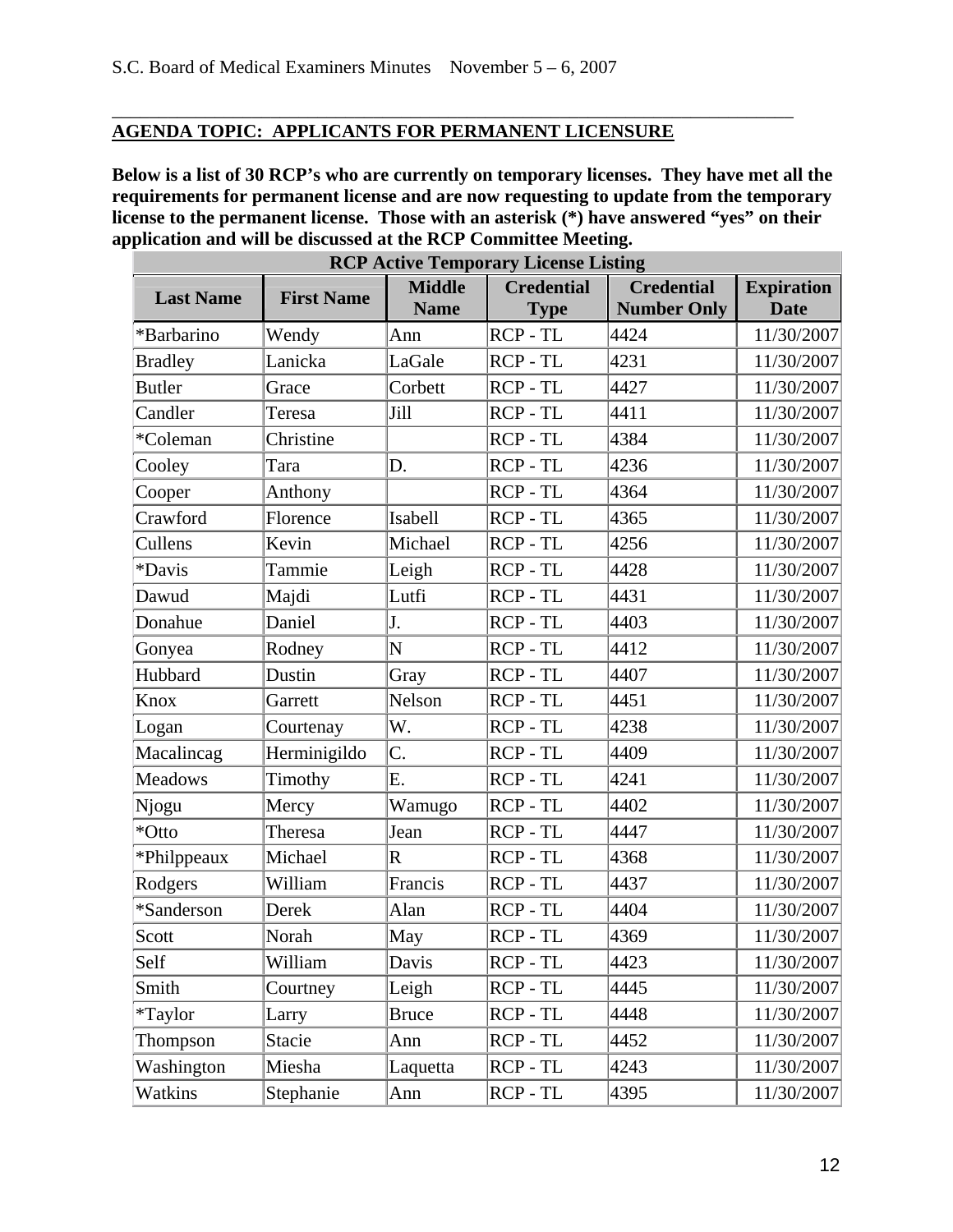|                  |                   |                              | <b>RCP Active Temporary License Listing</b> |                                         |                                  |
|------------------|-------------------|------------------------------|---------------------------------------------|-----------------------------------------|----------------------------------|
| <b>Last Name</b> | <b>First Name</b> | <b>Middle</b><br><b>Name</b> | <b>Credential</b><br><b>Type</b>            | <b>Credential</b><br><b>Number Only</b> | <b>Expiration</b><br><b>Date</b> |
| Williamson       | Kameshia          |                              | $RCP - TL$                                  | 4419                                    | 11/30/2007                       |

The Committee reviewed the following seven (7) individuals who had 'yes' answers on their applications:

1. **Wendy Barbarino, RCP**- Ms. Barbarino answered "Yes" on her application to questions #12, "Have you ever been known by any other name or surname?" and #10 "Have you ever discontinued practicing as a Respiratory Care Practitioner for any reason for one month or more?" Ms. Barbarino's maiden name was Kus and she quit working for awhile to be a stay at home mother.

After review and discussion, Dr. Stenbit moved to recommend permanent licensure to Ms. Barbarino. Dr. Barker seconded the motion. The motion passed unanimously.

**2. Christine Coleman, RCP –** Mr. Jarvis answered "Yes" on her application to #10 "Have you ever discontinued practicing as a Respiratory Care Practitioner for any reason for one month or more?" and #14 – "Have you ever been discharged involuntarily from employment?" Ms. Coleman discontinued practice and collected unemployment while seeking new employment and was involuntarily discharged due to downsizing.

After review and discussion, Dr. Stenbit moved to recommend permanent licensure to Ms. Coleman. Ms. Fields seconded the motion. The motion passed unanimously.

**3. Tammie Davis, RCP—Ms.** Davis answered "Yes" on her application to #11 – "Have you ever been arrested, indicted, or convicted, pled guilty, or pled nolo contendere for violation of any federal, state or local law (other than a minor traffic violation)?" Ms. Davis was convicted of misrepresentation of identity because during a traffic stop she presented her driver's license, which had been damaged, and was given a ticket for "altered driver's license". She paid the ticket in advance and received a mail notice that she had been convicted of misrepresentation of identity.

After review and discussion, Mr. Woody moved to recommend permanent licensure to Ms. Davis. Dr. Stenbit seconded the motion. The motion passed unanimously.

**4. Applicant, RCP**- Applicant answered "Yes" on her application to question #11 – "Have you ever been arrested, indicted, or convicted, pled guilty, or pled nolo contendere for violation of any federal, state or local law (other than a minor traffic violation)?" Applicant was arrested for DUI in 1992 and the records have since been expunged.

After review and discussion, the committee suggested extending her temporary license through the end of November and asking her to resubmit her request for permanent licensure with additional information related to the DUI arrest.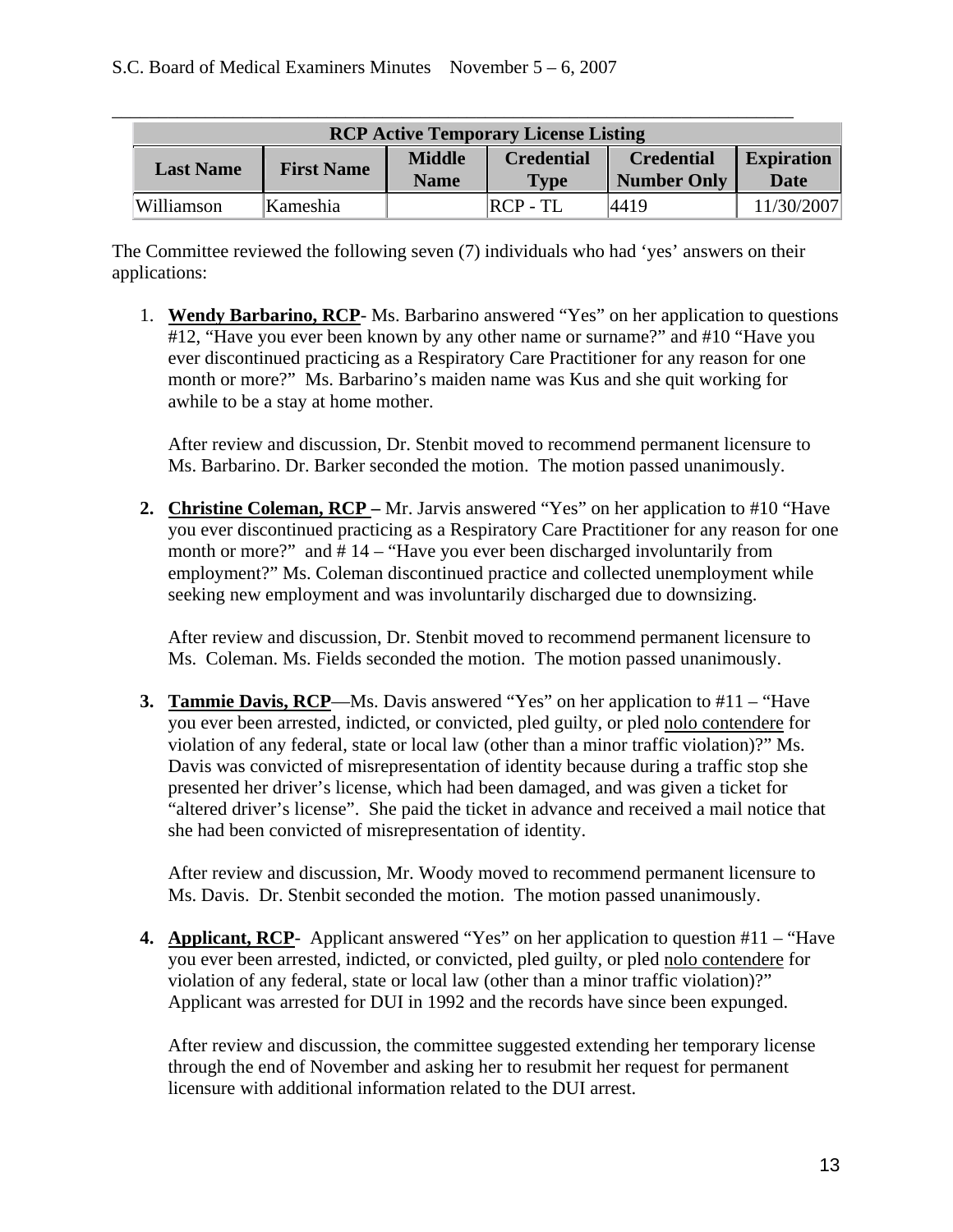**5. Michael Philppeaux, RCP**- Mr. Philppeaux answered "Yes" on his application to question #5, "Are you currently under any investigation or the subject of pending disciplinary action by any licensing board of or other entity?" and #10 "Have you ever discontinued practicing as a Respiratory Care Practitioner for any reason for one month or more?" Mr. Philppeaus was reprimanded by the NC Board for practicing on an expired license from  $1/12/05 - 1/14/05$ . He was issued a reprimand and fined \$250.

\_\_\_\_\_\_\_\_\_\_\_\_\_\_\_\_\_\_\_\_\_\_\_\_\_\_\_\_\_\_\_\_\_\_\_\_\_\_\_\_\_\_\_\_\_\_\_\_\_\_\_\_\_\_\_\_\_\_\_\_\_\_\_\_\_\_\_\_\_\_\_\_\_

After review and discussion, Ms. Fields moved to recommend permanent licensure to Mr. Philppeaux. Mr. Rogers seconded the motion. The motion passed unanimously.

**6. Derek Sanderson, RCP**- Mr. Sanderson answered "Yes" on his application to question #5, "Are you currently under any investigation or the subject of pending disciplinary action by any licensing board of or other entity?" Mr. Sanderson was investigated by the NC Board for failure to document charts. The complaint has been resolved and Mr. Sanderson's NC license is current and in good standing.

After review and discussion, Dr. Stenbit moved to recommend permanent licensure to Mr. Sanderson. Dr. Barker seconded the motion. The motion passed unanimously.

**7. Larry Taylor, RCP**- Mr. Taylor answered "Yes" on his application to question #11 – "Have you ever been arrested, indicted, or convicted, pled guilty, or pled nolo contendere for violation of any federal, state or local law (other than a minor traffic violation)?" Mr. Taylor was arrested in 1988 on a simple battery charge. He pleaded nolo contendere and did not receive any fine, imprisonment or probation. A recent background check did not show any record of this charge.

After review and discussion, Dr. Barker moved to recommend permanent licensure to Mr. Taylor. Dr. Stenbit seconded the motion. The motion passed unanimously.

### **AGENDA TOPIC: MEETING DATES FOR 2008**

The committee chose the following meeting dates for 2008:

January 11, 2008 April 11, 2008 July 11, 2008 October 10, 2008

### **NEXT MEETING DATE**

The Committee's next meeting is Friday, January 11, 2008.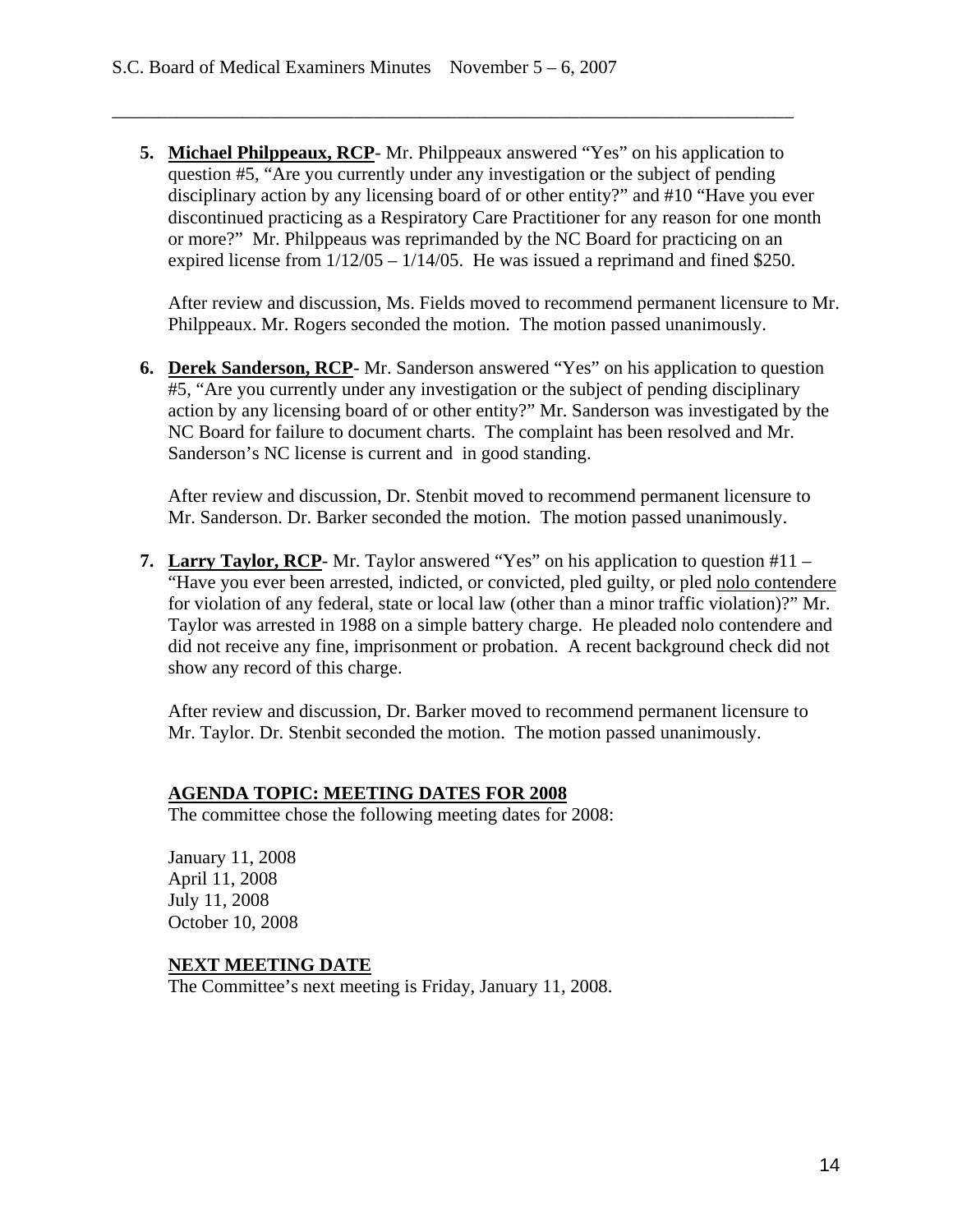| <b>DISCUSSION TOPIC:</b> | <b>Recommendations from the Anesthesiologist's Assistants Committee</b><br>Meeting, October 25, 2007 |
|--------------------------|------------------------------------------------------------------------------------------------------|
| <b>FROM:</b>             | Terry Dodge, MD, Chairperson<br><b>SC Anesthesiologist's Assistants Committee</b>                    |

\_\_\_\_\_\_\_\_\_\_\_\_\_\_\_\_\_\_\_\_\_\_\_\_\_\_\_\_\_\_\_\_\_\_\_\_\_\_\_\_\_\_\_\_\_\_\_\_\_\_\_\_\_\_\_\_\_\_\_\_\_\_\_\_\_\_\_\_\_\_\_\_\_

**Members in attendance: (via teleconference) Dr. Terry Dodge, Ms. Ellen Allinger, Dr. Andrew Weisinger, Mrs. Elizabeth Christensen; Dr. Walter Tiedeman and Dr. Gus Allinger.**

#### *AGENDA TOPIC: Election of New Committee Members*

The Committee reviewed the curriculum vitaes of Mr. Eric Elkins and Mrs. Lang Etrekin

**Recommendation:** After careful review and discussion, Ms. Christensen moved to recommend Mr. Elkins and Mrs. Etrekin for the two of the vacant seats on the Committee. Dr. Weisinger seconded the motion. The motion passed unanimously.

### **AGENDA TOPIC: Ms. Holly Anderson**

Dr. Dodge informed the committee that due to relocation, Ms. Holly Anderson had submitted her letter of resignation from the committee.

#### *AGENDA TOPIC: Meeting Dates for 2008*

The committee chose to keep the previously set the following dates for 2008: April 3, 2008 @ 3:30 PM October 2, 2008 @ 3:30 PM

### **NEXT MEETING DATE**

The next Committee meeting will be April 3, 2008.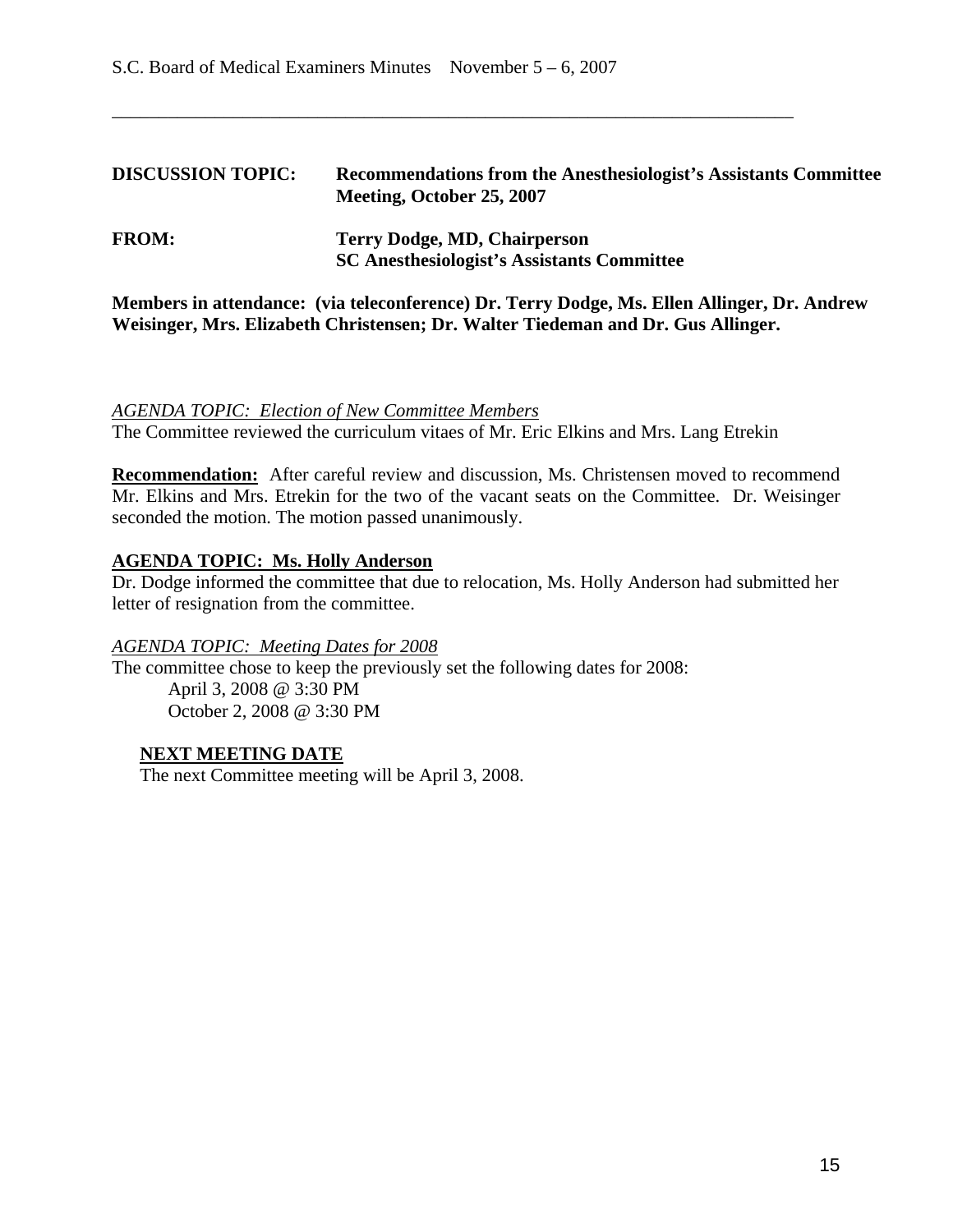## **FINAL ORDER HEARINGS**

**A motion was made and passed for the Board to go into Executive Session to conduct Final Order Hearings.** Each hearing was held in Executive Session, and a transcript of each hearing, as well as the Board's Final Order, are on file at the Board Office. No votes were made or actions taken while the Board was in Executive Session. **A motion was made and passed to return to Public Session and the Board voted on the following sanctions after each Final Order Hearing:**

\_\_\_\_\_\_\_\_\_\_\_\_\_\_\_\_\_\_\_\_\_\_\_\_\_\_\_\_\_\_\_\_\_\_\_\_\_\_\_\_\_\_\_\_\_\_\_\_\_\_\_\_\_\_\_\_\_\_\_\_\_\_\_\_\_\_\_\_\_\_\_\_\_

### **Scott Joseph Waguespack, M.D. of Anderson. S.C. – Request to have license reinstated 2007-120**

## **Dr. deHoll recused himself.**

**A motion was made that the Board finds that the agreement of voluntary surrender of license in valid and binding. The motion was seconded by Dr. Hubbard and with there being no dissenting votes all Board members were in favor.** 

**The motion carries.**

### **Roger Elliott Adler, M.D., of Manning, S.C. – Reconsideration 2006-48**

### **A motion was made that was seconded by Mrs. Black and unanimously passed to approve the following sanction:**

- 1. The Respondent should pursue the treatment of sleep apnea to the point of stability.
- 2. Respondent should be reevaluated by a program for treating professional sexual misconduct to reassess his reported focus lapses and whether these are consistent with the practice of psychiatry.

### **All Board members in favor and Motion carries.**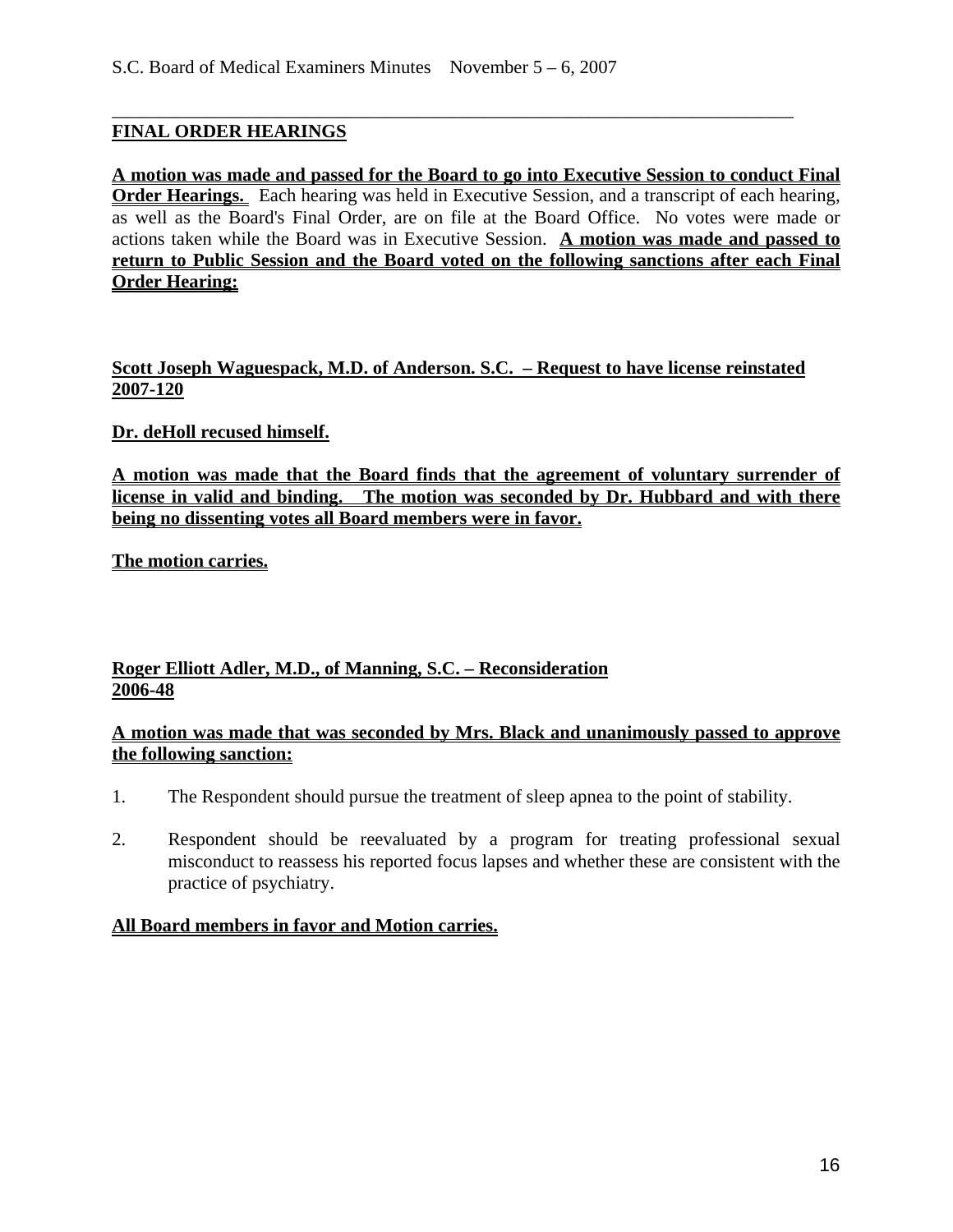### **FINAL ORDER HEARING 2007-84**

**A motion was made that was seconded by Ms. Black and unanimously passed to approve the recommendation of the Respiratory Care Committee in its entirety. The formal complaint is dismissed and the Respondent's license is immediately reinstated. Respondent must sign a private agreement.**

\_\_\_\_\_\_\_\_\_\_\_\_\_\_\_\_\_\_\_\_\_\_\_\_\_\_\_\_\_\_\_\_\_\_\_\_\_\_\_\_\_\_\_\_\_\_\_\_\_\_\_\_\_\_\_\_\_\_\_\_\_\_\_\_\_\_\_\_\_\_\_\_\_

**Motion carries.**

## **Mitchell J. Ghen, D.O., of Hillsboro Beach, FL. FINAL ORDER HEARING 2001-106**

**Carry over to future Board meeting.**

#### **SC FINAL ORDER HEARING 2005-246 2005-250**

**A motion was made to dismiss this matter. It was seconded by Dr. Simpson. The aye votes in favor of dismissal were as follows: Dr. Costa, Dr. Prabhu, Dr. Simpson, Dr. Tice, Dr. deHoll, Ms. Black, Dr. Kraikit and Dr. Hubbard. The nay votes against the dismissal were as follows: Dr. Gardner and Dr. Chow. There being only two nay votes the motion to dismiss was granted.**

**Motion Carries.**

### **Regina Castel, M.D., of Simpsonville, S.C. FINAL ORDER HEARING 2006-0035**

#### **A motion was made that was seconded by Ms. Black to approve the following sanction:**

- 1. Respondent has violated the Medical Practice Act.
- 2. Public reprimand with no revocation, fine, or suspension.
- 3. Respondent must continue monitoring with RPP for five years accumulated time in USA.
- 4. Respondent must pay the court costs in the amount of \$1163.75

### **All Board members were in favor except Dr. Hubbard.**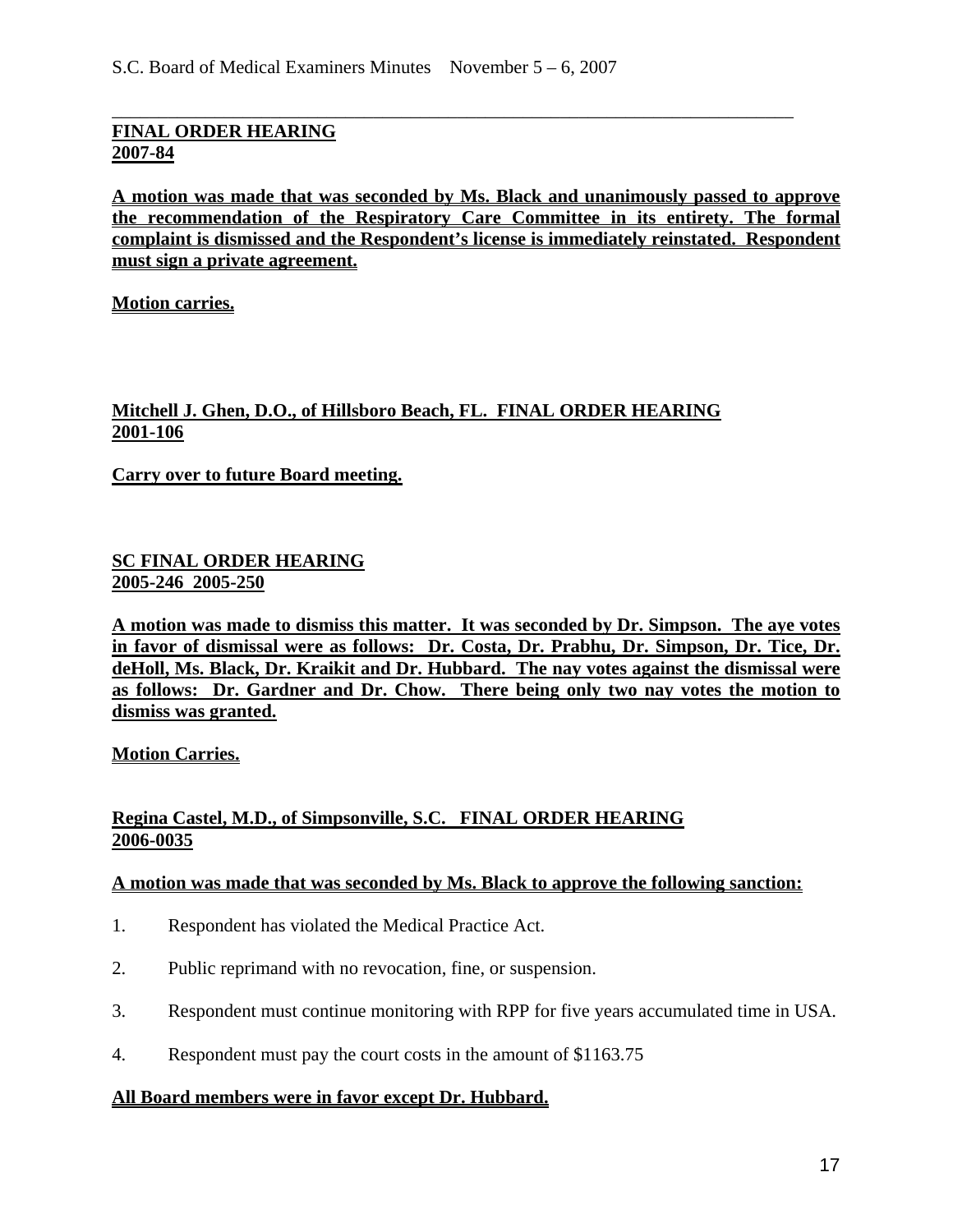#### **Motion carries.**

#### **RECESS AND RECONVENE**

The Board recessed at 5:00 P.M. and reconvened Tuesday, November 6, 2006 at 8:00 A.M. with a quorum present.

\_\_\_\_\_\_\_\_\_\_\_\_\_\_\_\_\_\_\_\_\_\_\_\_\_\_\_\_\_\_\_\_\_\_\_\_\_\_\_\_\_\_\_\_\_\_\_\_\_\_\_\_\_\_\_\_\_\_\_\_\_\_\_\_\_\_\_\_\_\_\_\_\_

### **Ronald McIver, D.O., of Hodges, S.C. FINAL ORDER HEARING 2003-119**

#### **Carry over to future Board meeting.**

#### **Discussion Topic (C) Board meeting dates for 2009**

Bruce Duke advised the Board of the suggested board dates for 2009. They were reviewed by all members. All in favor of the following dates: February  $2 - 4$ , May  $4 - 6$ , August  $3 - 5$ , and November 2 – 4, 2009.

#### **Discussion Topic (D) RPP Questionnaire**

It was agreed to convene a committee to review the RPP questionnaire. Dr. Simpson is to be the board representative and Bruce Duke is also to participate. They will meet and report back to the Board at the February 2008 meeting.

#### **Discussion Topic (H) Medical Devices**

### **A motion was made to accept the policy below as it relates to Medical Devices and delegateable medical acts. The motion was seconded by Dr. Gardner. All in favor.**

#### **Motion carries**

# **MEDICAL DEVICES/DELEGATEABLE MEDICAL ACT SCOPE OF PRACTICE**

#### **Purpose**

• To provide model legislative and regulatory language upon which the state medical board can develop or improve their regulations governing scope of practice. The goal is to protect patient safety, and ensure that physicians' manner commensurate with their education and training.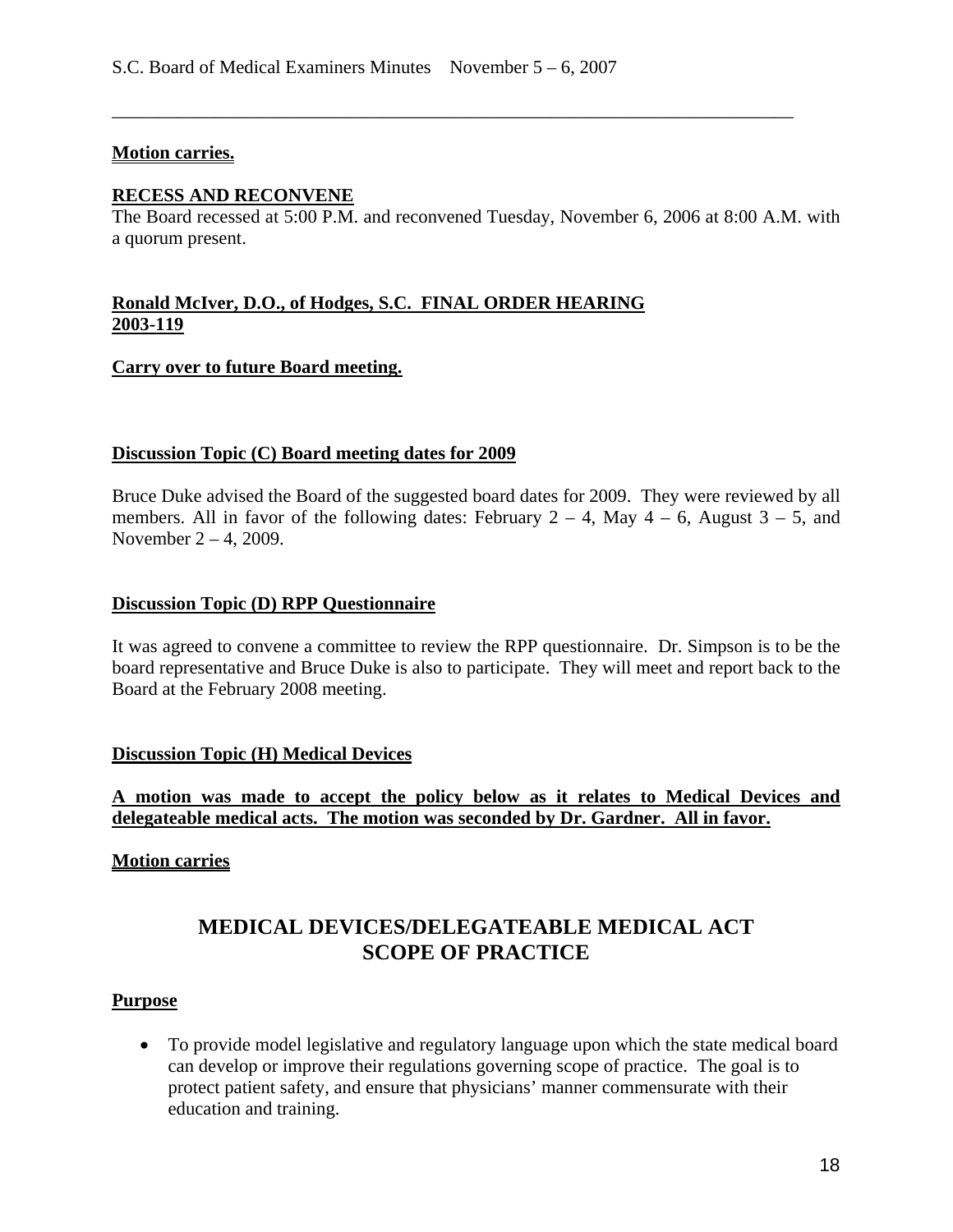## **Definitions**

• "Adverse incident" means any patient complication or any unforeseen unintended outcome, or perception by the patient of complications.

\_\_\_\_\_\_\_\_\_\_\_\_\_\_\_\_\_\_\_\_\_\_\_\_\_\_\_\_\_\_\_\_\_\_\_\_\_\_\_\_\_\_\_\_\_\_\_\_\_\_\_\_\_\_\_\_\_\_\_\_\_\_\_\_\_\_\_\_\_\_\_\_\_

- "Board certified physician" means an ABMS/ABOMS board-certified or board eligible physician licensed by the state to practice medicine.
- "Cutaneous medicine" means performing any act or procedure that, by its use, can alter or damage living human tissue. This includes, but is not limited to, the use of all lasers, light sources, microwave energy, electrical impulses, chemical applications, particle sanding, the injection or insertion of foreign or natural substances, or soft tissue augmentation.
- "Light-based medical device" means any device such as lasers, light sources, intense pulsed light and microwave energy that has the ability to alter or damage living human tissue.
- "Non-physician" means any person that may work under the supervision of a licensed physician.
- "Patient" means any member of the public who is provided access to a procedure performed by a licensed physician or under the supervision of a licensed physician.
- "Training" means acceptable training programs such as those that conform to ABMS/ABOMS or specialty society standards; or training that pertains to cutaneous medicine, and the physics and safety of light-based devices.

## **Physician Responsibilities**

- If advertising as board-certified, a physician must specify which ABMS/ABOMS board (s) they are certified by.
- The physician must examine each patient prior to any initial treatment or prior to authorizing treatment by a non-physician.
- The physician should examine any significant new problems existing with the patient.
- The physician must only perform procedures that are within his/her scope of practice based on his/her education and training.
- When performing or providing supervision for cutaneous medical procedure, a physician must have adequate training in the procedure and the devices used for performing the procedure.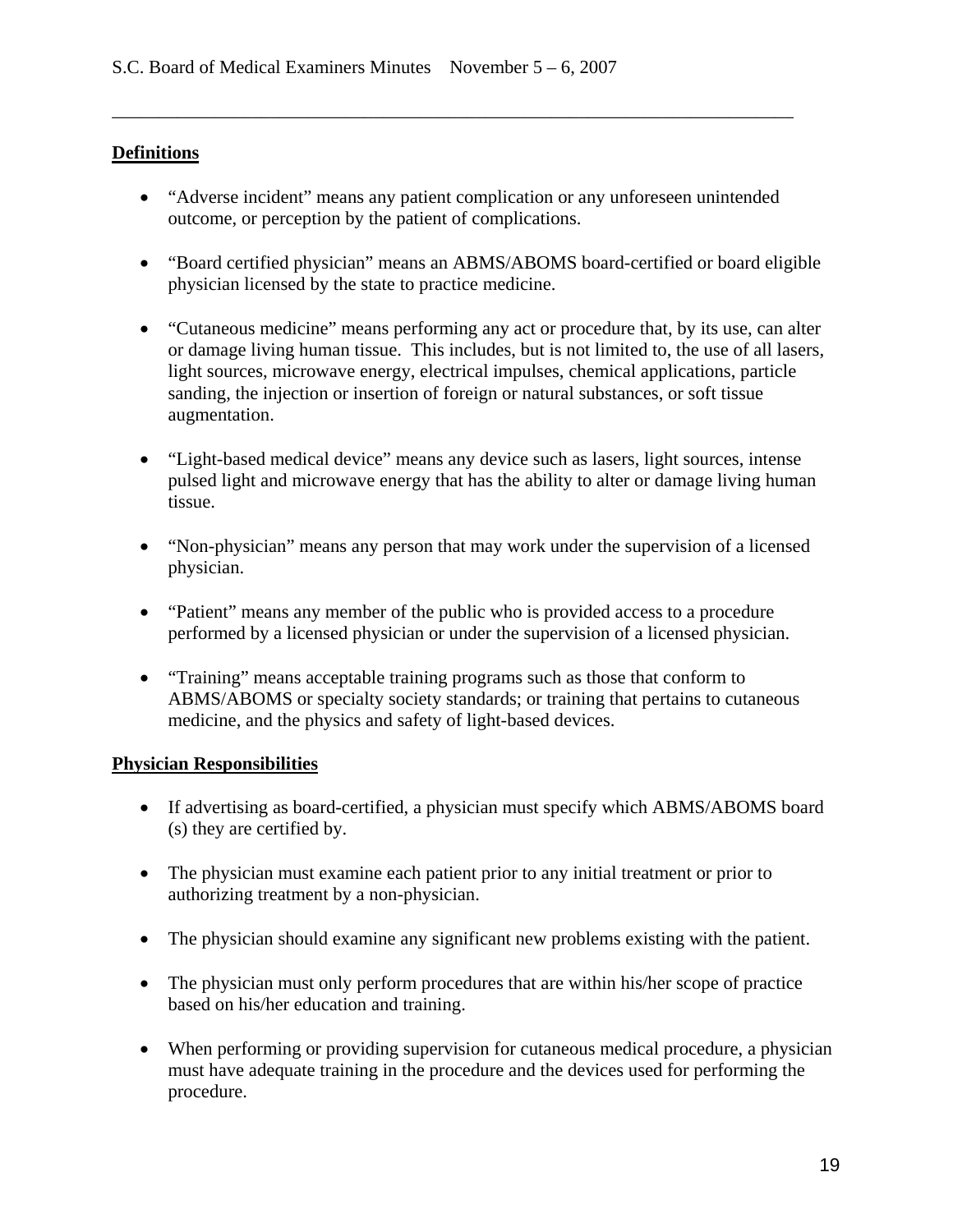• The physician must only delegate procedures to non-physicians that are working within their scope of practice based on their education and training.

\_\_\_\_\_\_\_\_\_\_\_\_\_\_\_\_\_\_\_\_\_\_\_\_\_\_\_\_\_\_\_\_\_\_\_\_\_\_\_\_\_\_\_\_\_\_\_\_\_\_\_\_\_\_\_\_\_\_\_\_\_\_\_\_\_\_\_\_\_\_\_\_\_

- The physician shall develop written office protocols for non-physicians under his/her supervision for non-physicians to follow when using all devices, including light-based medical devices. The written office protocols must be compliant with existing state law. The written protocol should include:
	- o The physician (and back-up physician if applicable) responsible for supervision of the non-physician.
	- o A statement of activities, decision criteria, and plan the supervised non-physician must follow when performing the light-based procedure.
	- o Identification of all devices and settings, including light-based devices, to be used for patients who meet selection criteria.
	- o Methods by which all devices, including light-based devices are to be operated and maintained.
	- o A description of appropriate care and follow-up for common complications, serious injury, or emergencies.
- The physician shall provide on-site supervision for all non-physicians under his/her supervision performing cutaneous medical procedures. The physician must be immediately available at all times in the event of complication or emergency.
- The physician shall notify the patient if the procedure will be performed by a nonphysician, and obtain their consent.
- The physician shall maintain profession and legal responsibility for the patient's care and treatment at all times.

## **Non-physician Responsibilities**

- Non-physician must only perform procedures under direct supervision that are within their scope of practice, based on their education and training.
- Non-physicians must have documentation of their training.
- Non-physicians must be properly licensed (if applicable) by the appropriate state board.
- Non-physicians must follow written office protocols when performing procedures using all medical devices, including light-based medical devices.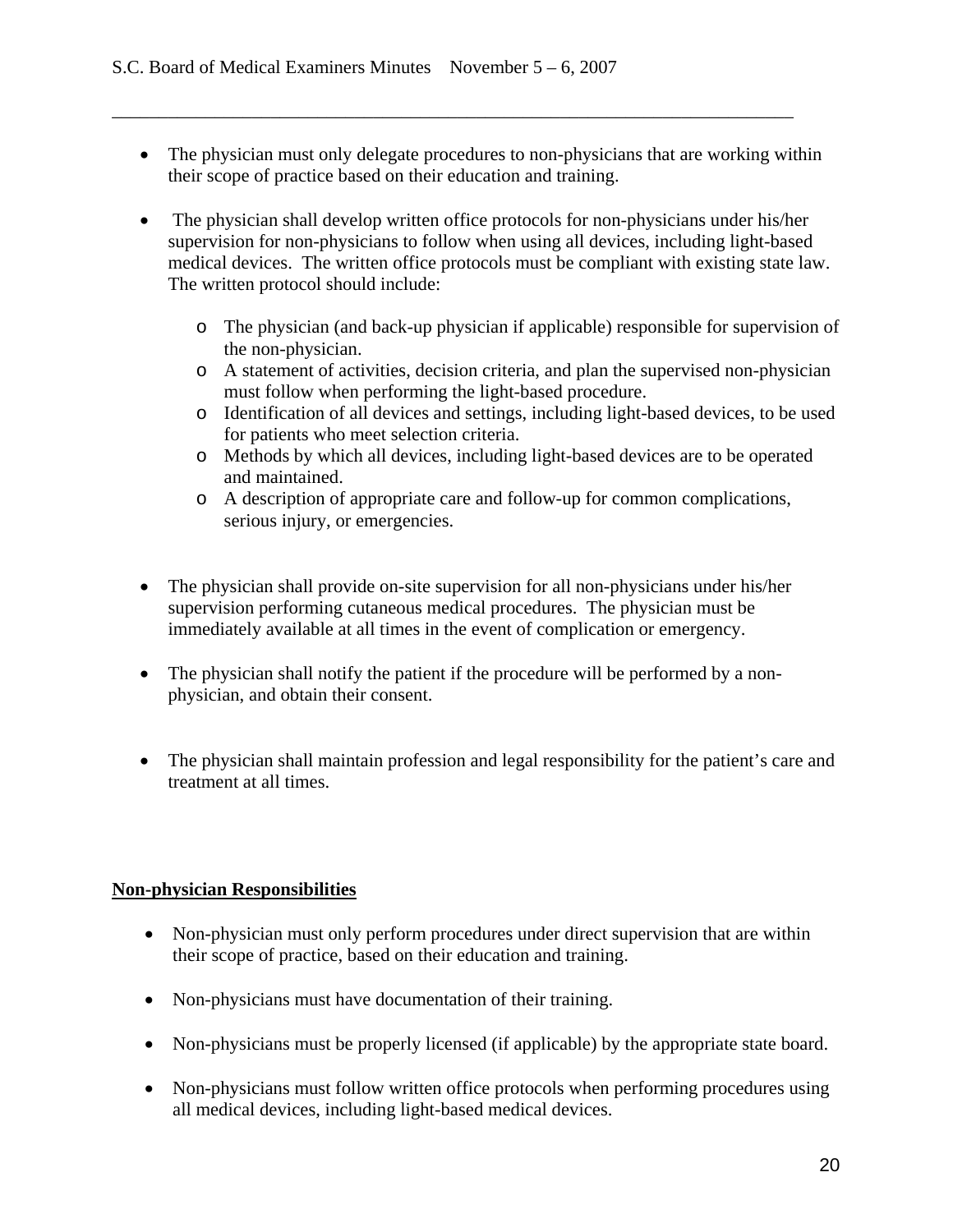• Non-physicians must report all adverse incidents to the supervising physician and document them in the patient's chart.

\_\_\_\_\_\_\_\_\_\_\_\_\_\_\_\_\_\_\_\_\_\_\_\_\_\_\_\_\_\_\_\_\_\_\_\_\_\_\_\_\_\_\_\_\_\_\_\_\_\_\_\_\_\_\_\_\_\_\_\_\_\_\_\_\_\_\_\_\_\_\_\_\_

- Non-physician must satisfactorily complete a documented special education and training program on applicable: laser physics, safety, techniques, and pre and post operative care and laser safety, which includes supervised practice and clinical skill competency
- Continuing education for these procedures is ongoing and documented.

### **Todd Atwater, Executive Director SC Medical Association – Presentation on a CME tracking system**

After much discussion as to whether the board would allow the S.C. Medical Association to track the Continuing Medical Education requirements for licensees in the state, it was decided to table this until another Board meeting. Dr. Kraikit, Dr. deHoll and Dr. Chow will represent the board on committee dealing with this issue. Ruby Brice is to meet with the SCMA and committee members and see if the SCMA can be a sole source or whether we need to open this up to bids. She will then report this back to the board.

## **David Martoccia, M.D., of Anderson, S.C. FINAL ORDER HEARING 2006-3**

## **Dr. deHoll recused himself.**

## **A motion was made that was seconded by Dr. Chow to approve the following sanction:**

- 1. Respondent has violated the Medical Practice Act.
- 2. Public Reprimand
- 3. License suspended but stayed immediately.
- 4. Respondent must follow Dr. Abel's recommendation in its entirety for a period of one year.
- 5. Respondent must pay a fine of \$5000.00 and the court costs of \$310.00 within one year.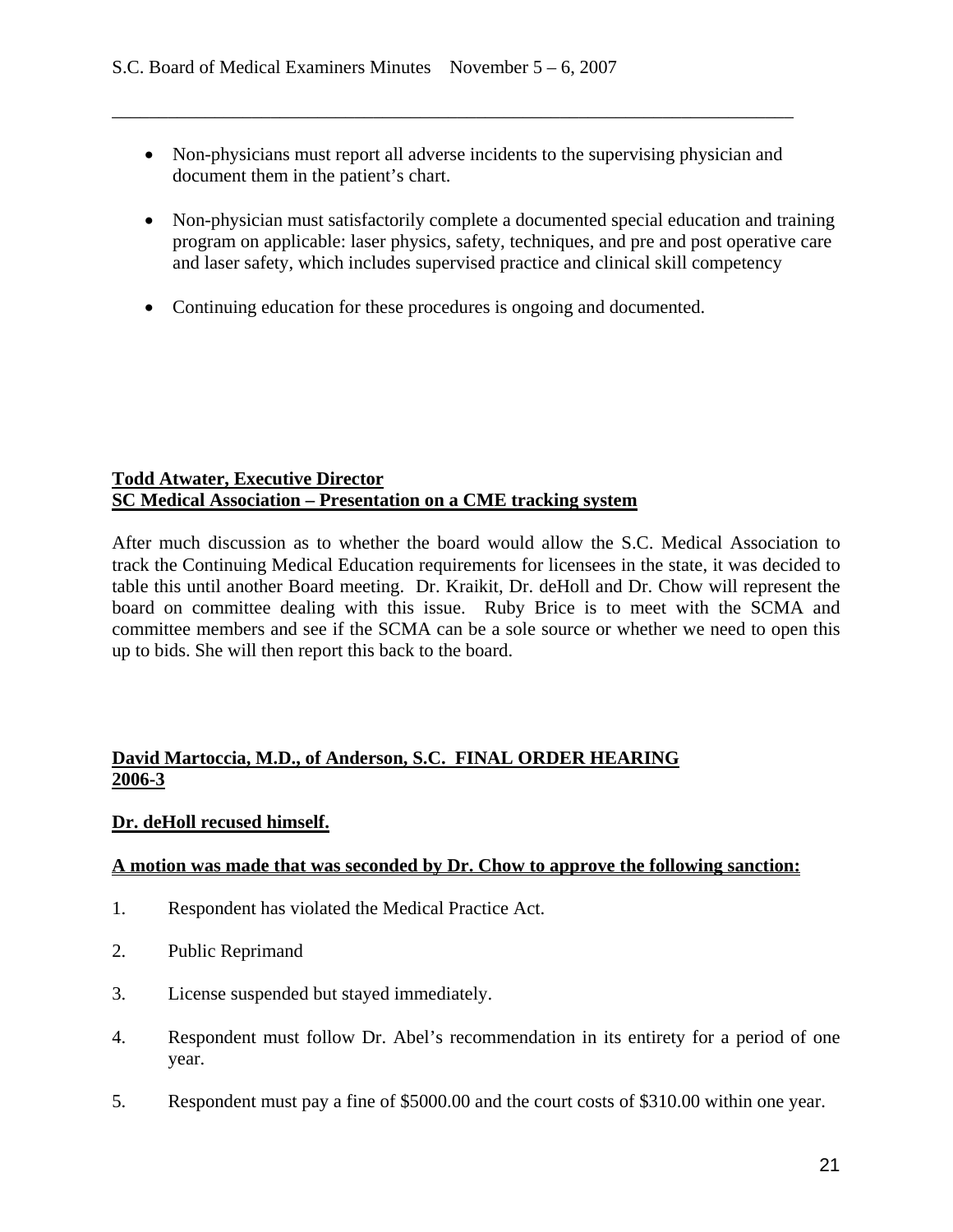**The aye votes in favor of the motion were as follows: Dr. Costa, Dr. Prabhu, Dr. Simpson, Dr. Gardner, Dr. Chow, Dr. Kraikit and Dr. Hubbard. The nay votes against the motion were as follows: Dr. Tice, and Ms. Black . There being only two nay votes the motion carries.**

\_\_\_\_\_\_\_\_\_\_\_\_\_\_\_\_\_\_\_\_\_\_\_\_\_\_\_\_\_\_\_\_\_\_\_\_\_\_\_\_\_\_\_\_\_\_\_\_\_\_\_\_\_\_\_\_\_\_\_\_\_\_\_\_\_\_\_\_\_\_\_\_\_

**Request to be released from Terms and Conditions 2004-342**

**A motion was made to release the Respondent from his Terms and Conditions imposed by the final order of December 13, 2005. The motion was seconded by Dr. Simpson. All Board members were in favor except Ms. Black.**

### **Motion carries.**

### **Discussion Topic (F) Election of Board Officers**

The following board members expressed a desire to run for a board officer position:

Dr. Costa Dr. Gardner Dr. Prabhu Dr. Kraikit Dr. deHoll.

After a vote the following were elected to office:

Dr. Costa, President Dr. Gardner, Vice President Dr. Prabhu, Secretary

### **Motion Carries.**

### **Louie Lawson, M.D., of Aynor, S.C. FINAL ORDER HEARING 2006-313**

#### **A motion was made that was seconded by Dr. deHoll to approve the following sanction:**

- 1. Respondent has violated the Medical Practice Act.
- 2. Public reprimand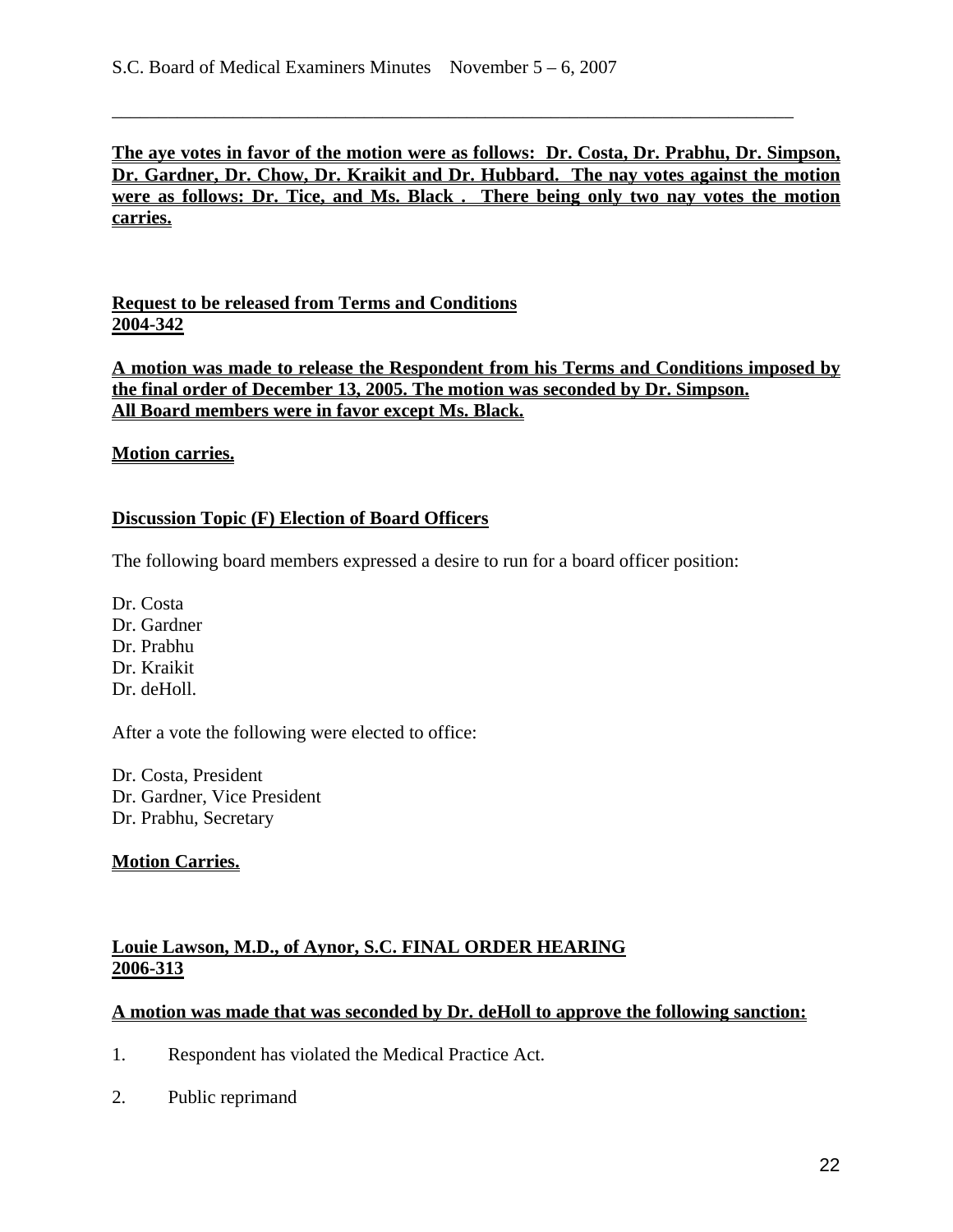4. Respondent must pay a fine in the amount of \$1,000.00 within one year.

#### **All Board members were in favor except Ms. Black who was not present for the vote.**

\_\_\_\_\_\_\_\_\_\_\_\_\_\_\_\_\_\_\_\_\_\_\_\_\_\_\_\_\_\_\_\_\_\_\_\_\_\_\_\_\_\_\_\_\_\_\_\_\_\_\_\_\_\_\_\_\_\_\_\_\_\_\_\_\_\_\_\_\_\_\_\_\_

#### **Motion carries.**

#### **GENERAL COUNSEL REPORTS**

Lynne Rogers, LLR's General Counsel gave the Board an overview of how the Office of Investigations and Enforcement was formed and the problems discovered regarding the backlog of Medical Board cases.

**A motion was made and passed for the Board to go into Executive Session to review the General Counsel reports. No votes were made or actions taken while the Board was in Executive Session.** 

#### **DISMISSALS**

**Dr. Simpson made a motion that was seconded by Dr. Hubbard and unanimously passed approving the following cases for dismissal pursuant to the recommendation of LLR's General Counsel that there is a lack of sufficient evidence to warrant a formal complaint:** 

| 2005-75  | 2005-89  | 2005-131 | 2005-132 | 2005-147 | 2005-188 |
|----------|----------|----------|----------|----------|----------|
| 2005-219 | 2006-107 | 2006-179 | 2006-180 | 2006-192 | 2006-202 |
| 2006-215 | 2006-254 | 2006-255 | 2006-265 | 2006-267 | 2006-282 |
| 2006-320 | 2006-343 | 2006-351 | 2006-358 | 2006-375 | 3006-383 |
| 2006-384 | 2006-389 | 2006-393 | 2006-397 | 2006-403 | 2006-409 |
| 2006-447 | 2006-453 | 2006-474 | 2006-475 | 2006-477 | 2006-488 |
| 2006-505 | 2006-507 | 2006-519 | 2007-8   | 2007-38  | 2007-42  |
| 2007-75  | 2007-78  | 2007-79  | 2007-85  | 2007-92  | 2007-149 |
| 2007-169 | 2007-201 |          |          |          |          |
|          |          |          |          |          |          |

#### **LETTERS OF CAUTION**

**Dr. Simpson made a motion that was seconded by Dr. deHoll and unanimously passed to issue a Letter of Caution in the following cases:** 

| 2005-260 | 2006-356 | 2006-510 | 2007-164 | 2007-178 |
|----------|----------|----------|----------|----------|

### **FORMAL COMPLAINTS**

**Dr. Hubbard made a motion that was seconded by Dr. deHoll and unanimously passed to authorize the issuance of a Formal Complaint pursuant to the recommendation of LLR's General Counsel that there is sufficient evidence to warrant formal proceeding in the following cases:**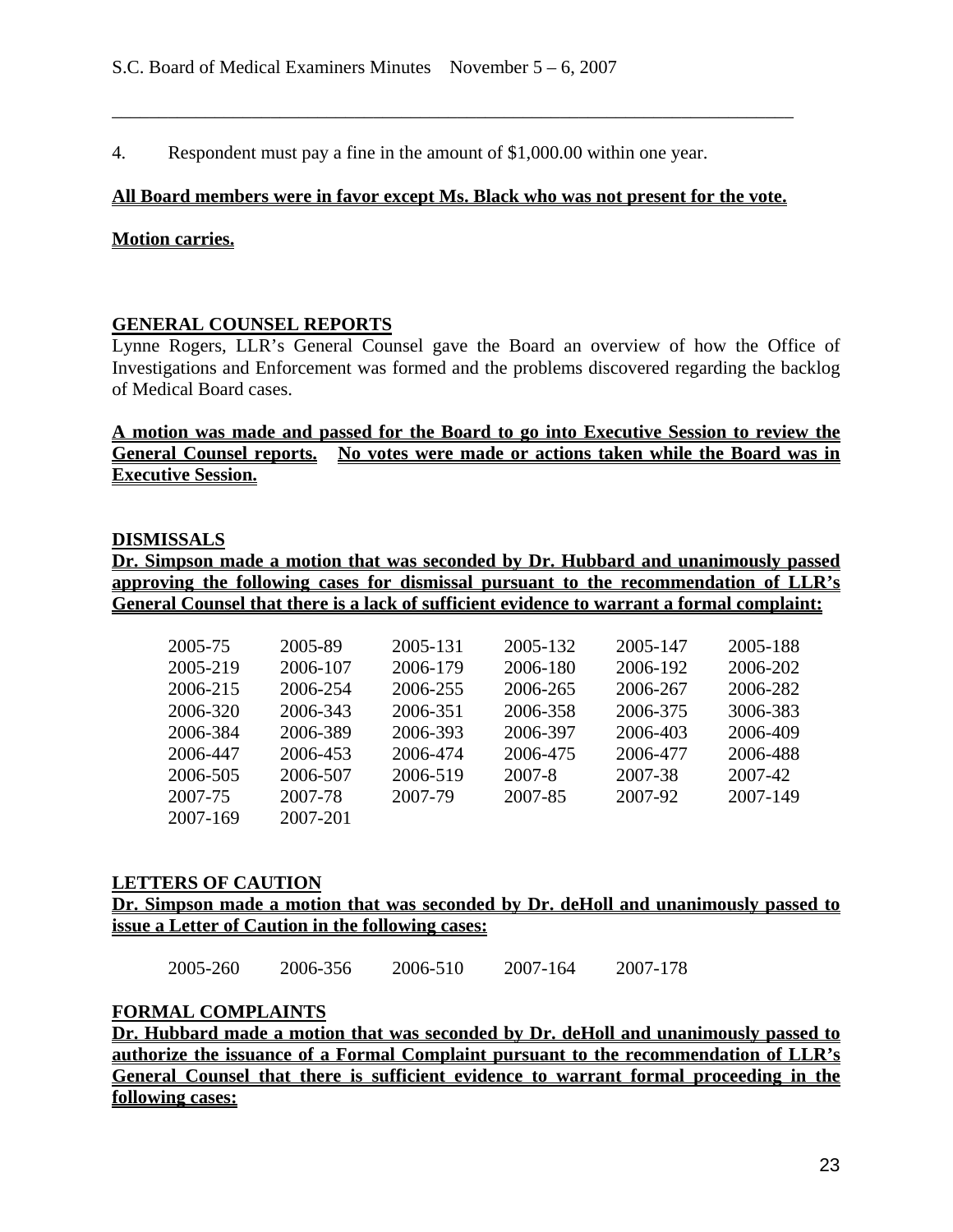| 2006-233 | 2006-413 | 2006-497 | 2007-50  | 2007-170 | 2007-176 |
|----------|----------|----------|----------|----------|----------|
| 2007-179 | 2007-197 | 2007-282 | 2006-140 | 2001-115 | 2001-307 |
| 2002-150 | 2002-256 | 2004-49  |          |          |          |

\_\_\_\_\_\_\_\_\_\_\_\_\_\_\_\_\_\_\_\_\_\_\_\_\_\_\_\_\_\_\_\_\_\_\_\_\_\_\_\_\_\_\_\_\_\_\_\_\_\_\_\_\_\_\_\_\_\_\_\_\_\_\_\_\_\_\_\_\_\_\_\_\_

### **CASES ON APPEAL**

In Executive Session, the Board reviewed the cases that are now on appeal and received specific briefings from Mrs. Rogers.

### **COMPLIANCE REPORT**

The Board received as information a list of monitoring cases that have been determined as being non-compliant. The Office of General Counsel is currently working on these cases to bring them up-to-date.

### **LICENSEES BEING MONITORED**

The Board received as information a list of all the licensees currently being monitored by the Board.

### S**TATISTICAL REPORTS ON COMPLAINTS**

The Board received as information the following statistical reports:

| голмар сомгран нэ астиолиргэ тэм – жүж<br>Alleged Issue | Number         |
|---------------------------------------------------------|----------------|
| Allowed unlicensed person to practice medicine          |                |
| Drug Violation                                          | 5              |
| Loss of Hospital privileges                             | 2              |
| <b>Patient Neglect</b>                                  |                |
| <b>Prescribing Matters</b>                              |                |
| <b>Sexual Misconduct</b>                                | ◠              |
| <b>Sub-Standard Patient Care</b>                        | $\overline{2}$ |
| <b>Unprofessional Conduct</b>                           | 5              |
| <b>TOTALS</b>                                           | 19             |
|                                                         |                |

### **FORMAL COMPLAINTS AUTHORIZED 1/1/07 – 9/30/07**

| MEDICAL BOARD PANEL HEARINGS HELD 1/1/07 - 9/30/07 |        |
|----------------------------------------------------|--------|
| Alleged Issue                                      | Number |
| Alcohol and Other Substance Abuse                  |        |
| <b>Prescribing Matters</b>                         |        |
| <b>Substandard Patient Care</b>                    |        |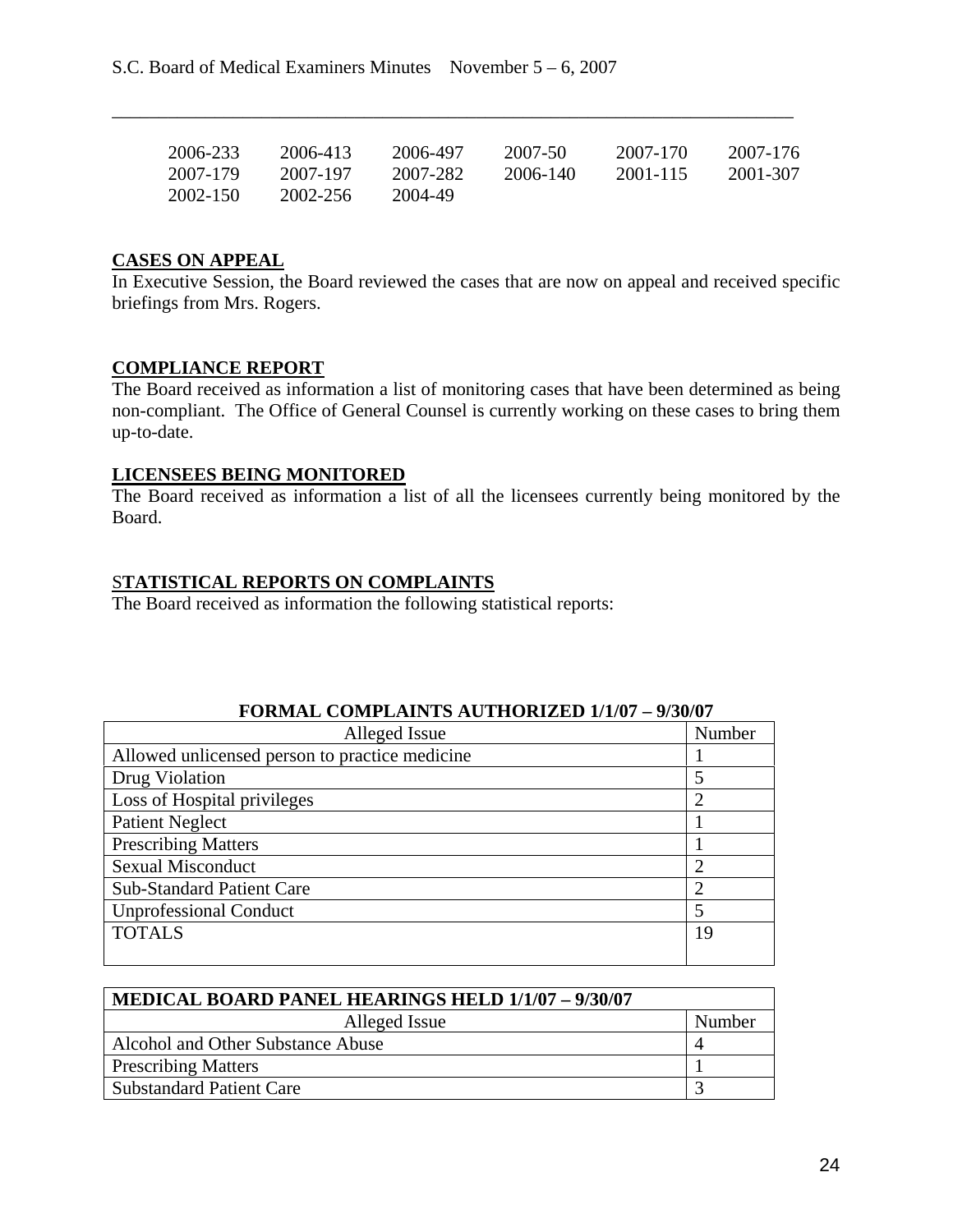| <b>Unprofessional Conduct</b> |  |
|-------------------------------|--|
| <b>TOTALS</b>                 |  |

| TEMPORARY SUSPENSION/EVALUATION ORDERS ISSUED 1/1/07 - 9/30/07 |                         |                         |  |  |
|----------------------------------------------------------------|-------------------------|-------------------------|--|--|
| Alleged Issue                                                  | Temporary<br>Suspension | <b>Evaluation Order</b> |  |  |
| <b>Alcohol or Substance Abuse</b>                              |                         |                         |  |  |
| Drug Violation                                                 |                         | 3                       |  |  |
| <b>Loss of Hospital Privileges</b>                             |                         |                         |  |  |
| Mental Incompetence                                            |                         |                         |  |  |
| Non-Compliant with RPP                                         | $\overline{2}$          |                         |  |  |
| Sanctioned by Another Board                                    |                         |                         |  |  |
| <b>Sexual Misconduct/Boundary Issues</b>                       |                         | 5                       |  |  |
| <b>Substandard Patient Care</b>                                |                         |                         |  |  |
| <b>Unprofessional Conduct</b>                                  |                         | 3                       |  |  |
| Violation of Final Order/Agreement                             |                         |                         |  |  |
| <b>TOTALS</b>                                                  |                         | 14                      |  |  |

| MEDICAL BOARD COMPLAINTS RECEIVED                   | $1/1/07 - 9/30/07$ |                |                |                |
|-----------------------------------------------------|--------------------|----------------|----------------|----------------|
| <b>Alleged Issue</b>                                |                    | Total   Qtr 1  | Qtr 2          | Qtr 3          |
| Alcohol and Other Substance Abuse                   | 2                  |                |                |                |
| Allowing Unlicensed Person to Practice              | 6                  | $\overline{2}$ | $\overline{4}$ |                |
| <b>Criminal Conviction</b>                          |                    |                |                |                |
| Disclosure of Patient Information                   | 2                  | 1              | 1              |                |
| Discriminatory Misleading False Deceptive Advertise | 1                  |                |                |                |
| Drug Violation                                      | 14                 | $\overline{4}$ | 7              | 3              |
| <b>Failure to Maintain/Provide Records</b>          | 21                 | 7              | 12             | $\overline{2}$ |
| Insurance Fraud (Medicaid or Other Fed Gov Prog)    | 2                  |                |                |                |
| Insurance Fraud (Non-Govt or Private Insurance)     |                    |                |                |                |
| <b>Medication Errors</b>                            | $\mathfrak{D}$     | $\overline{2}$ |                |                |
| Mental Incompetence                                 |                    |                |                | 1              |
| Patient Neglect/Abandonment                         | 41                 | 20             | 16             | 5              |
| Physical Impairment                                 | 1                  |                |                |                |
| <b>Prescribing Matters</b>                          | 4                  |                |                | 4              |
| <b>Prescription Fraud</b>                           |                    |                |                |                |
| Sanctioned by Other Board                           | $\overline{2}$     |                |                | 1              |
| <b>Sexual Misconduct</b>                            |                    |                | 3              | 3              |
| <b>Sub-Standard Patient Care</b>                    | 92                 | 16             | 26             | 50             |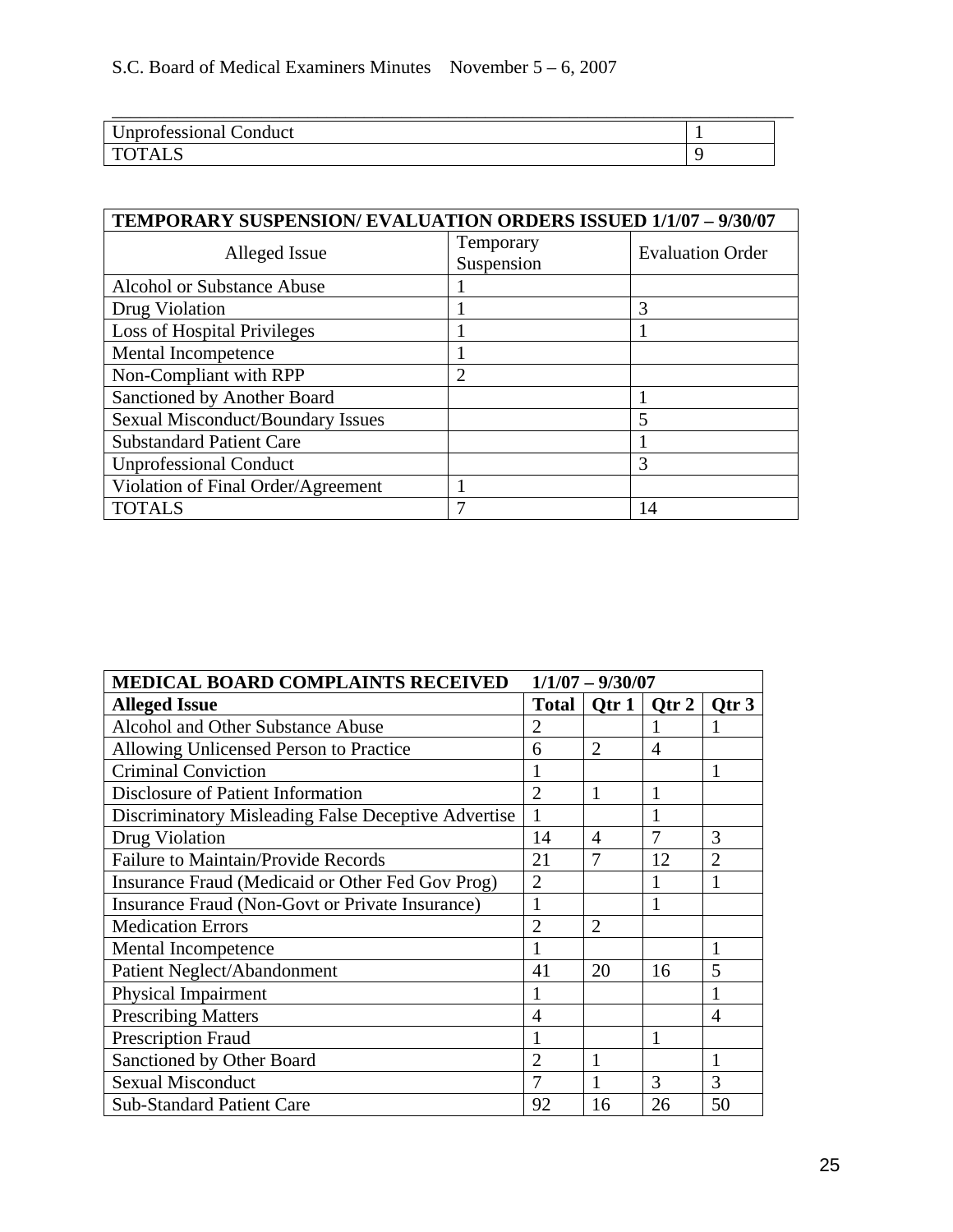| <b>Unlicensed Practice</b>         |    |    |    |     |
|------------------------------------|----|----|----|-----|
| <b>Unprofessional Conduct</b>      |    |    |    |     |
| Violation of Final Order/Agreement |    |    |    |     |
| <b>TOTALS</b>                      | 82 | 87 | 90 | 259 |

**Cases pending as of 9/30/07 569** 

| <b>MEDICAL BOARD COMPLAINTS CLOSED</b> |                |                             |                |                  |
|----------------------------------------|----------------|-----------------------------|----------------|------------------|
| $1/1/07 - 9/30/07$                     |                |                             |                |                  |
| Resolution                             | Total          | Qtr 1                       | Qtr 2          | Otr <sub>3</sub> |
| <b>Administrative Dismissal</b>        | 26             | 6                           | 10             | 10               |
| Cease and Desist                       | $\overline{2}$ | $\overline{2}$              |                |                  |
| <b>Consent Agreement/Private</b>       | $\overline{2}$ | $\overline{2}$              |                |                  |
| Dismissed                              | 169            | 75                          | 56             | 38               |
| <b>Indefinite Suspension</b>           | 4              |                             | 2              | $\overline{2}$   |
| <b>Indefinite Suspension/Stayed</b>    | $\overline{4}$ | $\mathcal{D}_{\mathcal{L}}$ | $\overline{2}$ |                  |
| Letter of Caution                      | 20             |                             | 5              | 8                |
| Private Reprimand                      | 2              |                             |                | $\overline{2}$   |
| Public Reprimand                       | 14             | 5                           | 5              | 4                |
| Probation                              | 2              | 1                           | 1              |                  |
| Revocation                             | 1              |                             |                |                  |
| <b>TOTALS</b>                          | 246            | 100                         | 82             | 64               |

**Russell Swanger, D.O., of Martinez, GA Applicant for Licensure**

**A motion was made to grant an unrestricted License pending interview and meeting the remainder of the licensing criteria. Motion was seconded by Dr. Simpson. All in favor.** 

**Motion Carries.**